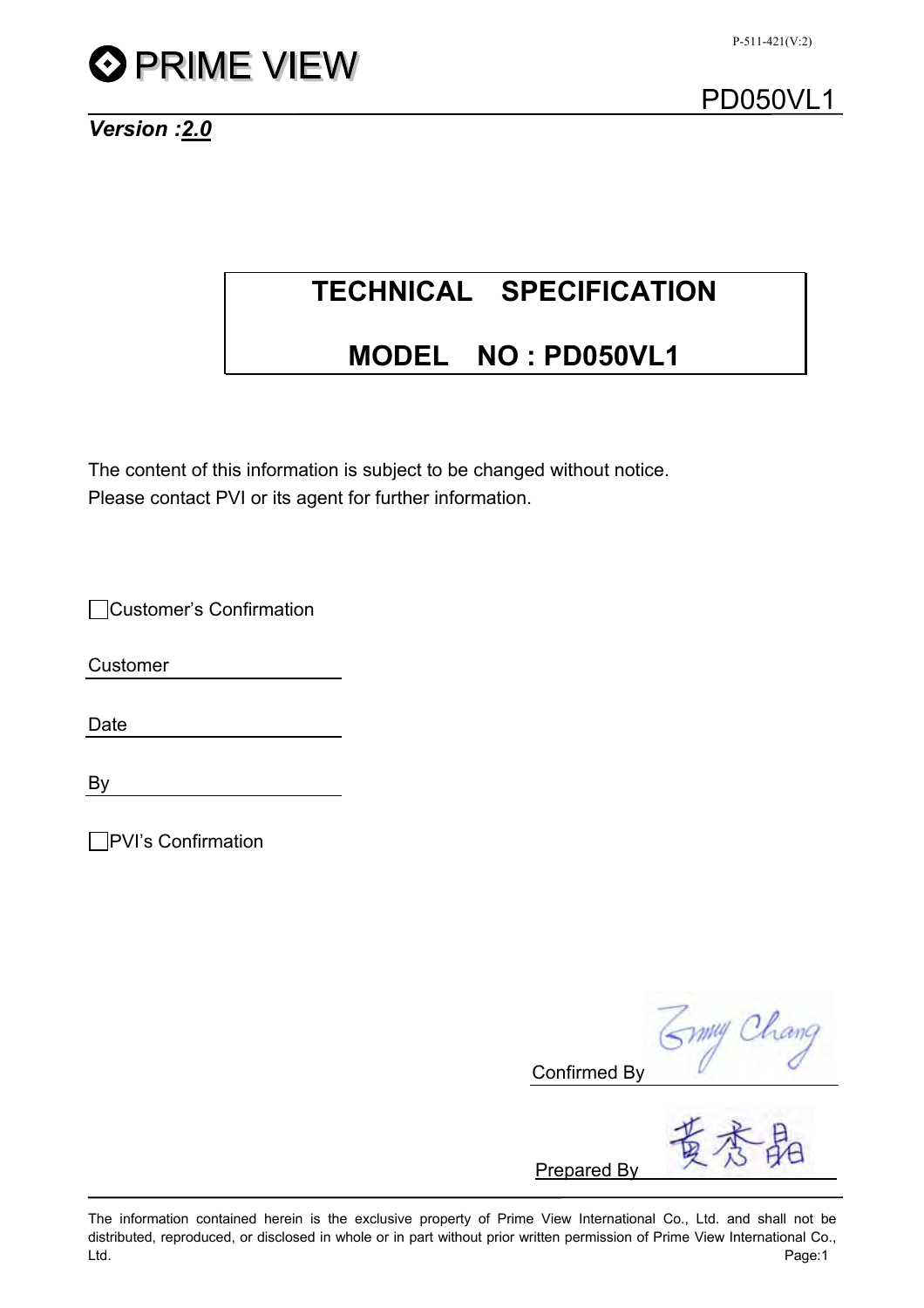



## **Revision History**

| Rev. | Eng. | <b>Date</b><br><b>Issued</b> | <b>Revised</b>                                                                                       |
|------|------|------------------------------|------------------------------------------------------------------------------------------------------|
| 0.1  | 黃秀晶  | Sep.12,2006                  | Preliminary                                                                                          |
| 0.2  | 黃秀晶  | Nov 24,2006                  | Modify Page4<br>4. Mechanical Drawing of TFT-LCD Module<br>Add Page15<br>13. Optical Characteristics |
| 1.0  | 黃秀晶  | May 7, 2007                  | <b>New</b>                                                                                           |
| 2.0  | 黃秀晶  | Mar 12, 2008                 | Delete Page4<br>2. Features: Image Reversion: Up/Down and Left/Right                                 |

The information contained herein is the exclusive property of Prime View International Co., Ltd. and shall not be distributed, reproduced, or disclosed in whole or in part without prior written permission of Prime View International Co., Ltd. Page:2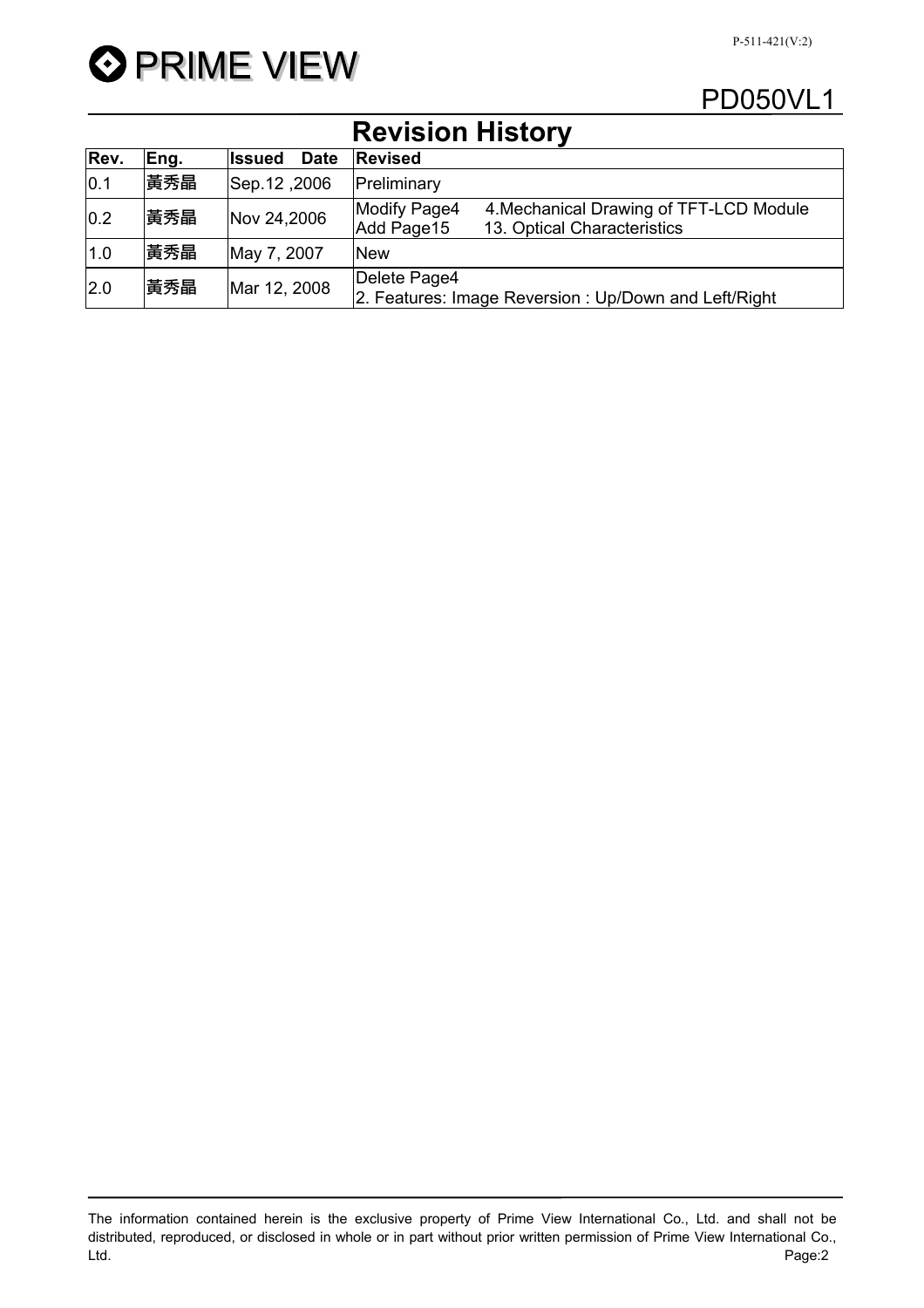

# **TECHNICAL SPECIFICATION**

# *CONTENTS*

| NO.            | <i>ITEM</i>                            | <b>PAGE</b>    |
|----------------|----------------------------------------|----------------|
|                | Cover                                  |                |
|                | <b>Revision History</b>                | $\overline{2}$ |
|                | Contents                               | 3              |
| 1              | Application                            | 4              |
| $\overline{2}$ | <b>Features</b>                        | 4              |
| 3              | <b>Mechanical Specifications</b>       | 4              |
| $\overline{4}$ | Mechanical Drawing of TFT-LCD module   | 5              |
| 5              | <b>Input Terminals</b>                 |                |
| 6              | <b>Absolute Maximum Ratings</b>        | 9              |
| $\overline{7}$ | <b>Electrical Characteristics</b>      | 9              |
| 8              | <b>Pixel Arrangement</b>               | 10             |
| 9              | Display Color and Gray Scale Reference | 11             |
| 10             | <b>Block Diagram</b>                   | 12             |
| 11             | <b>Interface Timing</b>                | 13             |
| 12             | Power On Sequence                      | 16             |
| 13             | <b>Optical Characteristics</b>         | 16             |
| 14             | <b>Handling Cautions</b>               | 19             |
| 15             | <b>Reliability Test</b>                | 20             |
| 16             | <b>Packing Diagram</b>                 | 21             |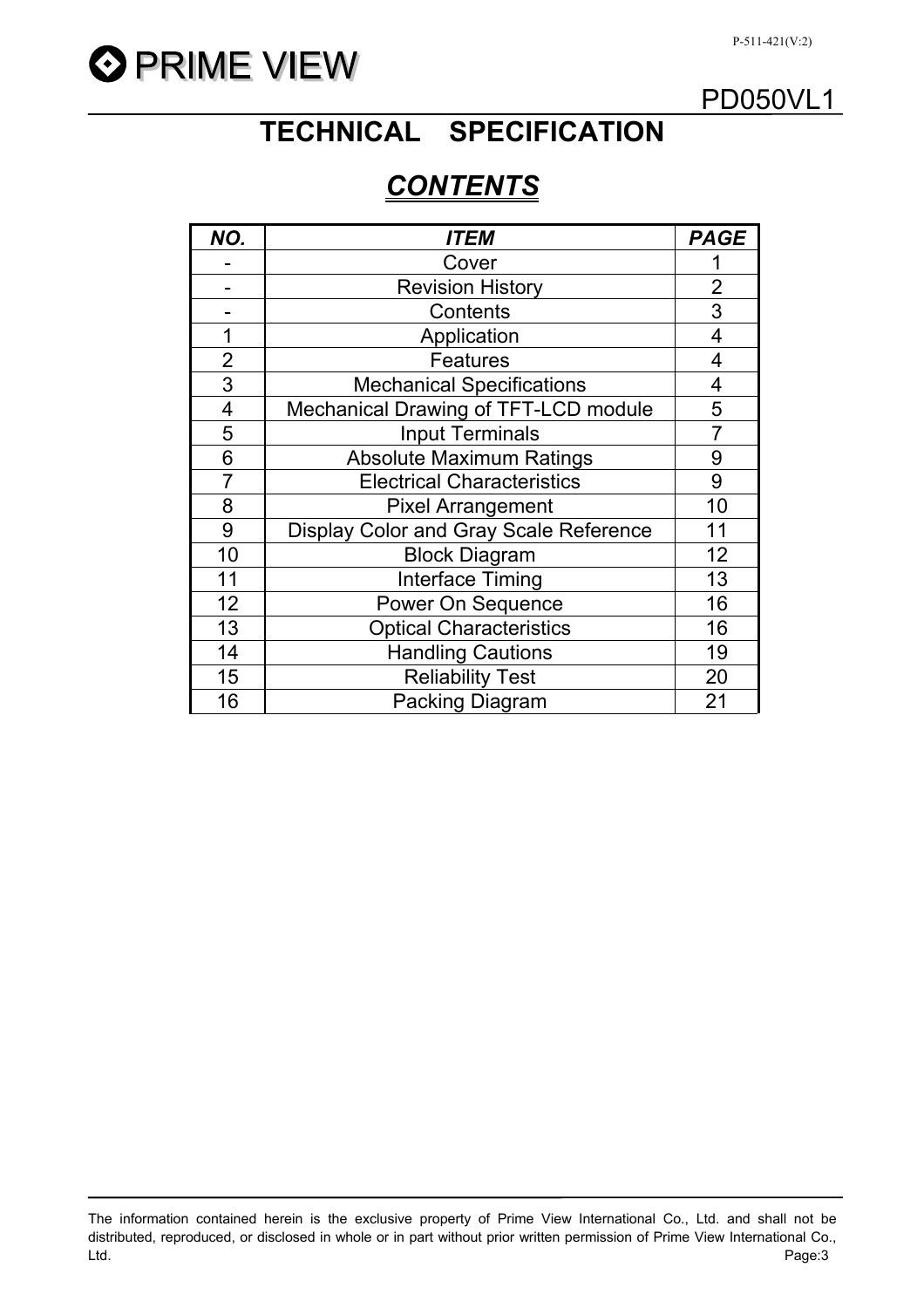

### 1. Application

PD050VL1 module applies to computer peripheral, industrial meter, car TV, image communication and multi-media, which requires high quality flat panel display. If you must use in severe reliability environment, please don't extend over PVI's reliability test conditions.

### 2. Features.

- . Support the DENB mode, Sync mode (Hsync+Vsync)
- . Pixel in stripe configuration
- . Slim and compact
- . Amorphous silicon TFT LCD panel with LED B/L
- . LVDS transmission interface

#### 3. Mechanical Specifications

| <b>Parameter</b>               | <b>Specifications</b>             | <b>Unit</b> |  |
|--------------------------------|-----------------------------------|-------------|--|
| <b>Screen Size</b>             | 5(diagonal)                       | inch        |  |
| <b>Display Format</b>          | 640 XR, G, B ) ×480               | dot         |  |
| <b>Display Colors</b>          | 262K                              |             |  |
| <b>Active Area</b>             | 101.76 (H) × 4.88(V)              | mm          |  |
| <b>Pixel Pitch</b>             | $0.159(H) \times 0.156(V)$        | mm          |  |
| <b>Pixel Configuration</b>     | <b>Stripe</b>                     |             |  |
| <b>Outline Dimension</b>       | 120.7(H) >92.8(V) >12.5(D) (Typ.) | mm          |  |
| Back-light                     | <b>24-LED</b>                     |             |  |
| Weight                         | $173.6 + 10$                      | g           |  |
| Surface treatment              | Anti-glare and SWV film           |             |  |
| Display mode                   | Normally white                    |             |  |
| Gray scale inversion direction | 6                                 | o'clock     |  |
|                                | (ref to Page 16 viewing angle)    |             |  |

The information contained herein is the exclusive property of Prime View International Co., Ltd. and shall not be distributed, reproduced, or disclosed in whole or in part without prior written permission of Prime View International Co., Ltd. Page:4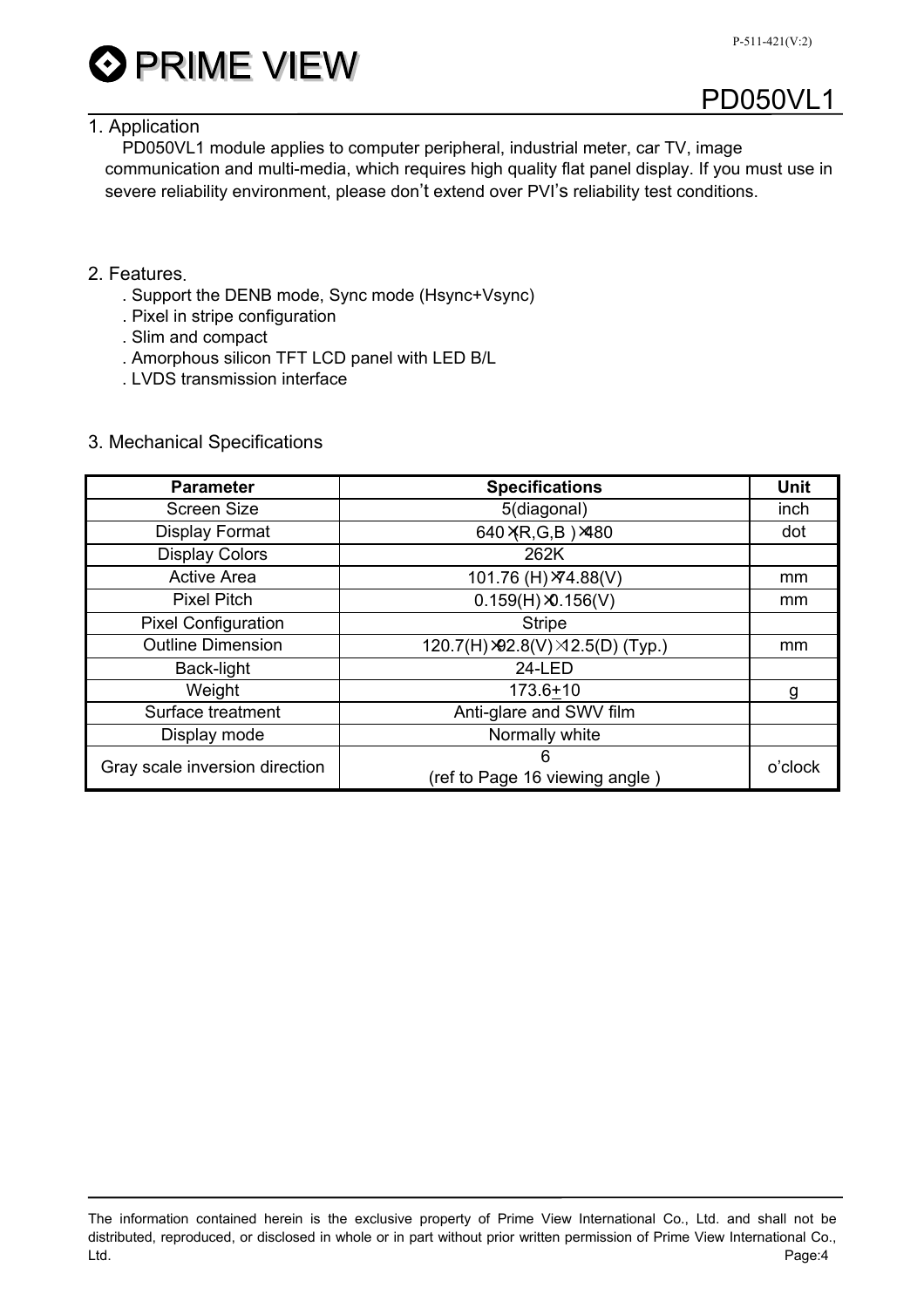

### 4.Mechanical Drawing of TFT-LCD Module

Outline Drawing : Front View (unit mm)



The information contained herein is the exclusive property of Prime View International Co., Ltd. and shall not be distributed, reproduced, or disclosed in whole or in part without prior written permission of Prime View International Co., Ltd. Page:5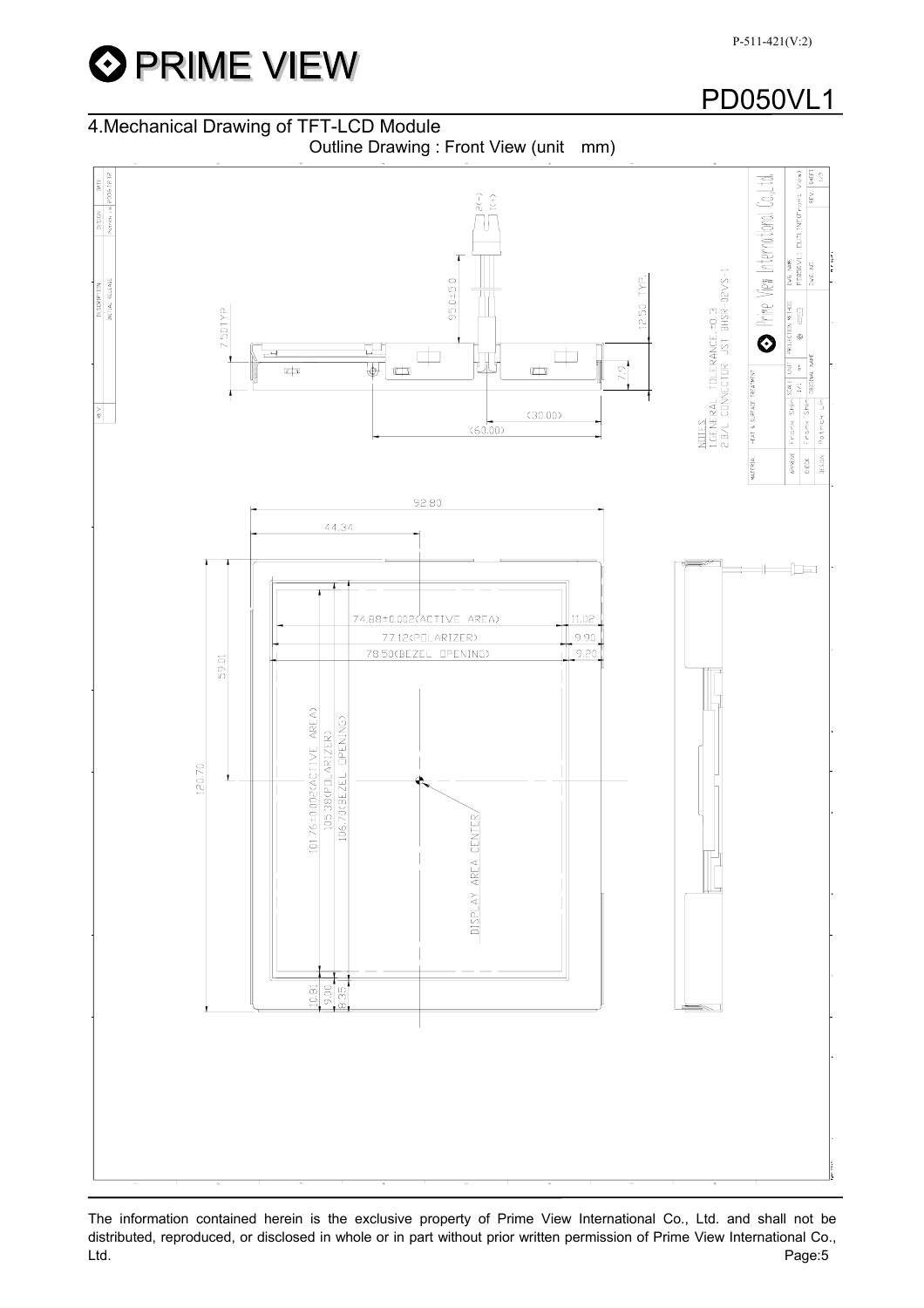



Outline Drawing : Rear View (unit mm)  $\frac{1}{\sqrt{1.5}}$ <br> $\frac{1}{\sqrt{1.5}}$ <br> $\frac{1}{\sqrt{1.5}}$ Prime View International Co.,Ltd. | DVG NAME<br>| PDD50VL1 [UUTLINE(Back V<br>| REV.| <u>NOTES</u><br>1.GENERAL TOLERANCE.:±0.3<br>2.B/L CONNECTOR: JST BHSR-02VS-1 олстам мстна»<br>◆  $\odot$ 45.8 27.9 HEAT & SURFACE TREATMENT  $\overline{\phantom{a}}$ ŝ REV. APROVE Frank S<br>CHECK Frank S<br>DESIGN Patrick Patrick MATERIAL 26.5  $\bigcirc$  $\frac{1}{2}$ - 6.50 22.00  $11.00$ 15.50±0.15 LVDSHRS DF19K-20P-1H 59.01 **Munderment**  $\frac{1}{4}$ Чņ. <u>to or</u> 18.6

The information contained herein is the exclusive property of Prime View International Co., Ltd. and shall not be distributed, reproduced, or disclosed in whole or in part without prior written permission of Prime View International Co., Ltd. Page:6

## PD050VL1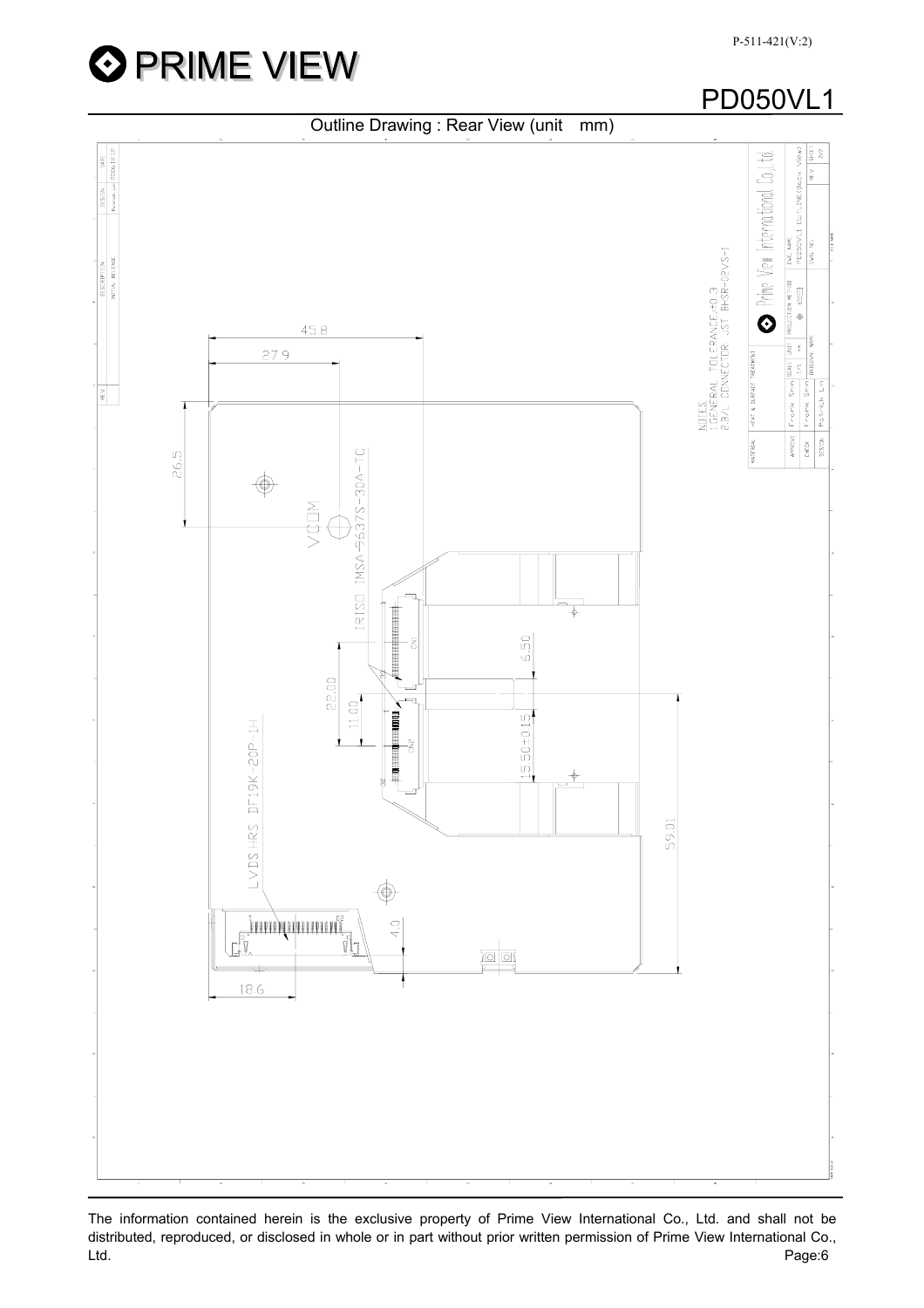

### 5.Input Terminals

5-1) TFT-LCD Panel Driving

Connector type: DFL19K-20P-1H(HRS)

| Pin No.        | Symbol     | <b>Function</b>                | <b>Remark</b> |
|----------------|------------|--------------------------------|---------------|
|                | Vcc        | +3.3V Power Supply             |               |
| $\overline{2}$ | Vcc        | +3.3V Power Supply             |               |
| 3              | GND        | Ground                         |               |
| $\overline{4}$ | <b>GND</b> | Ground                         |               |
| 5              | INO-       | LVDS receiver signal channel 0 |               |
| 6              | INO+       | LVDS receiver signal channel 0 |               |
| $\overline{7}$ | <b>GND</b> | Ground                         |               |
| 8              | $IN1-$     | LVDS receiver signal channel 1 |               |
| 9              | $IN1+$     | LVDS receiver signal channel 1 |               |
| 10             | <b>GND</b> | Ground                         |               |
| 11             | $IN2-$     | LVDS receiver signal channel 2 |               |
| 12             | $IN2+$     | LVDS receiver signal channel 2 |               |
| 13             | <b>GND</b> | Ground                         |               |
| 14             | CLK-       | LVDS receiver signal clock     |               |
| 15             | CLK+       | LVDS receiver signal clock     |               |
| 16             | <b>GND</b> | Ground                         |               |
| 17             | <b>NC</b>  | No connection                  |               |
| 18             | <b>NC</b>  | No connection                  |               |
| 19             | <b>GND</b> | Ground                         |               |
| 20             | GND        | Ground                         |               |

#### LVDS Interface Block Diagram



## PD050VL1

The information contained herein is the exclusive property of Prime View International Co., Ltd. and shall not be distributed, reproduced, or disclosed in whole or in part without prior written permission of Prime View International Co., Ltd. Page:7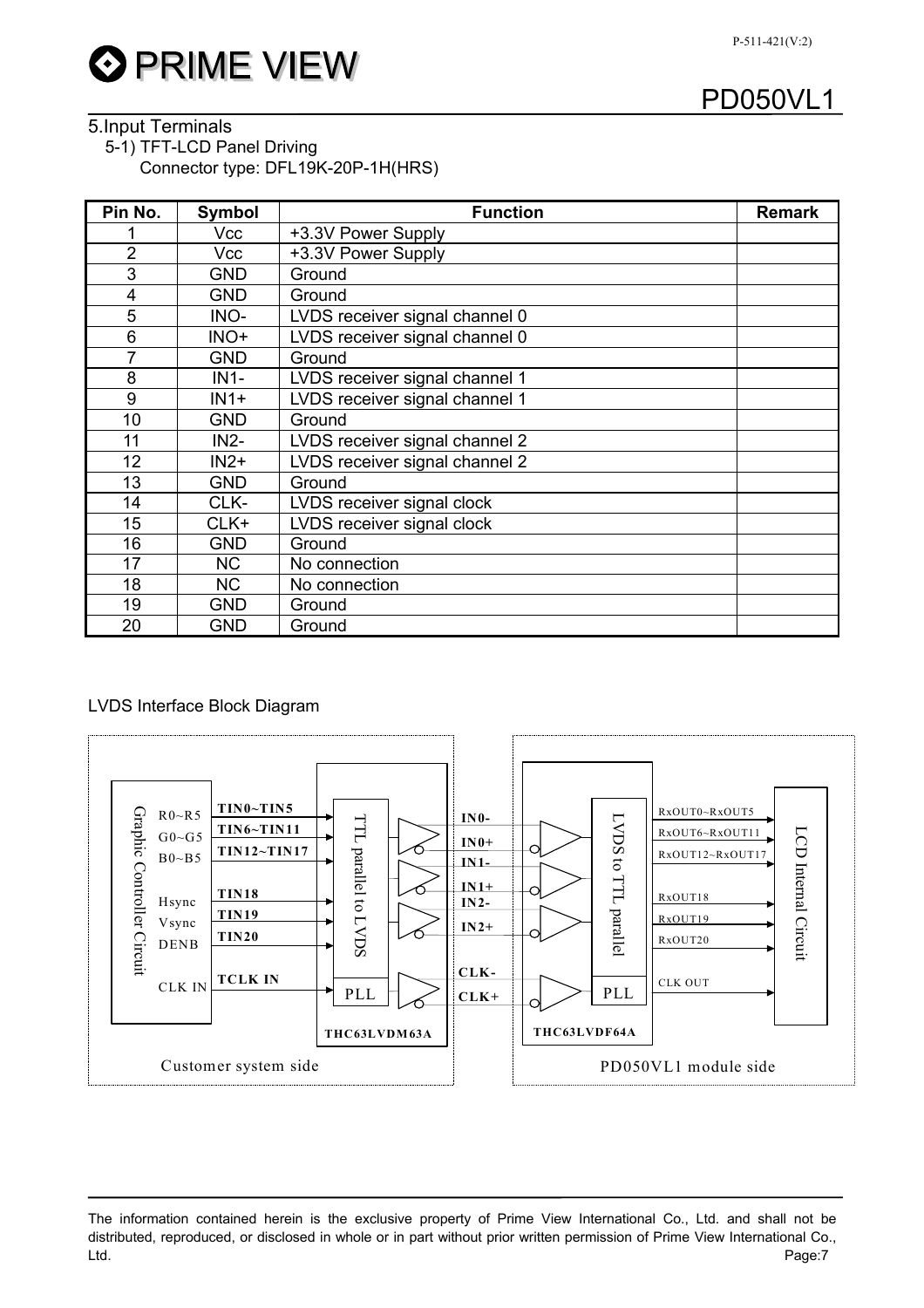

Recommended Transmitter (THC63LVDM63A Thane) to PD050VL1 interface Assignment:

| Input terminal of<br>THC63LVDM63A                 |                  |                               | Graphic controller output signal | Output signal<br>symbol | To PD050VL1<br>interface terminal<br>(Symbol) |
|---------------------------------------------------|------------------|-------------------------------|----------------------------------|-------------------------|-----------------------------------------------|
| Symbol                                            | No.              | Symbol                        | Function                         |                         |                                               |
| TIN <sub>0</sub>                                  | 44               | R <sub>0</sub>                | Red pixel data (LSB)             |                         |                                               |
| TIN1                                              | 45               | R <sub>1</sub>                | Red pixel data                   |                         |                                               |
| TIN <sub>2</sub>                                  | 47               | R <sub>2</sub>                | Red pixel data                   | Tout0- $\rightarrow$    | $-$ No.5 : IN0-                               |
| TIN <sub>3</sub>                                  | 48               | R <sub>3</sub>                | Red pixel data                   |                         |                                               |
| TIN4                                              | 1                | R <sub>4</sub>                | Red pixel data                   | Tout $0+$ $-$           | -No.6 : IN0+                                  |
| TIN <sub>5</sub>                                  | 3                | R <sub>5</sub>                | Red pixel data(MSB)              |                         |                                               |
| TIN <sub>6</sub>                                  | 4                | G <sub>0</sub>                | Green pixel data (LSB)           |                         |                                               |
| TIN7                                              | 6                | G <sub>1</sub>                | Green pixel data                 |                         |                                               |
| TIN <sub>8</sub>                                  | $\overline{7}$   | G <sub>2</sub>                | Green pixel data                 |                         |                                               |
| TIN9                                              | $\boldsymbol{9}$ | G <sub>3</sub>                | Green pixel data                 |                         | Tout1- $-$ No.8 : IN1-                        |
| <b>TIN10</b>                                      | 10               | G4                            | Green pixel data                 |                         |                                               |
| <b>TIN11</b>                                      | 12               | G <sub>5</sub>                | Green pixel data(MSB)            | Tout1+ $-$              | -No.9 : IN1+                                  |
| <b>TIN12</b>                                      | 13               | B <sub>0</sub>                | Blue pixel data(LSB)             |                         |                                               |
| <b>TIN13</b>                                      | 15               | <b>B1</b>                     | Blue pixel data                  |                         |                                               |
| <b>TIN14</b>                                      | 16               | B <sub>2</sub>                | Blue pixel data                  |                         |                                               |
| <b>TIN15</b>                                      | 18               | B <sub>3</sub>                | Blue pixel data                  |                         |                                               |
| <b>TIN16</b>                                      | 19               | <b>B4</b>                     | Blue pixel data                  | Tout <sub>2</sub> - $-$ | No.11: IN2-                                   |
| TIN <sub>17</sub>                                 | 20               | B <sub>5</sub>                | Blue pixel data(MSB)             |                         |                                               |
| <b>TIN18</b>                                      | 22               | Hsync                         | Horizontal Synchronous Signal    | Tout $2+-$              | $NO.12 : IN2+$                                |
| <b>TIN19</b>                                      | 23               | Vsync                         | Vertical Synchronous Signal      |                         |                                               |
| <b>TIN20</b>                                      | 25               | <b>DENB</b>                   | Compound Synchronization signal  |                         |                                               |
| 26<br><b>CLK</b><br>CLK in<br>Data sampling clock |                  | <b>TCLK out-</b><br>TCLK out+ | $No.14:CLK-$<br>$No.15:CLK+$     |                         |                                               |

DENB input signal.

If customer wanted to off the DENB mode , you must keep the DENB always High or Low.



(tc: the period of sampling clock)

The information contained herein is the exclusive property of Prime View International Co., Ltd. and shall not be distributed, reproduced, or disclosed in whole or in part without prior written permission of Prime View International Co., Ltd. Page:8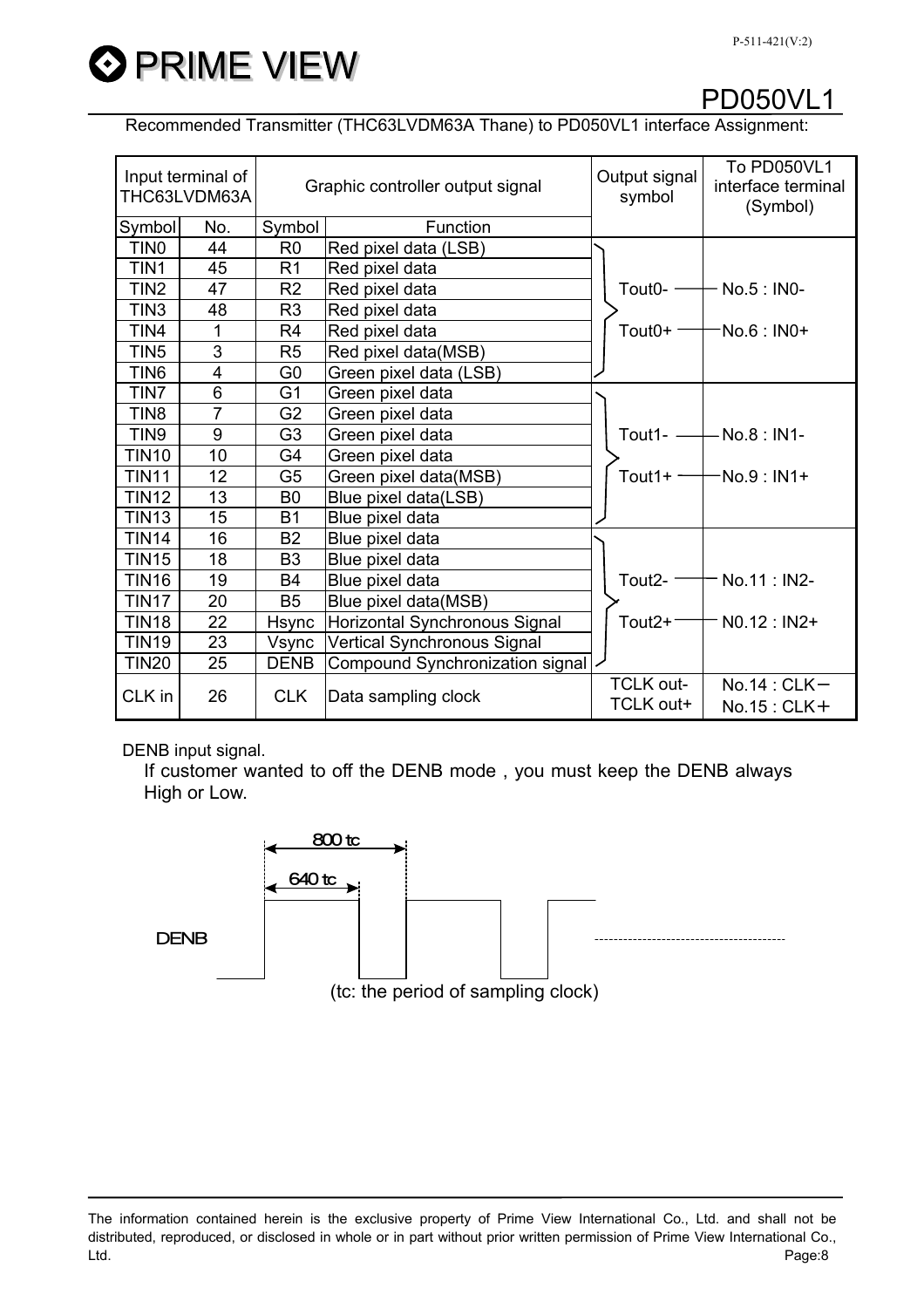# **O PRIME VIEW**

### 5-2) Backlight driving

Connector type: JST BHSR-02VS-1, PIN No 2 pin

| <b>Pin No</b> | Symbol                   | Description                              | <b>IRemark</b>    |
|---------------|--------------------------|------------------------------------------|-------------------|
|               |                          | Input terminal (Positive electrode side) | Wire color: Red   |
| റ             | $\overline{\phantom{a}}$ | Input terminal (Ground side)             | Wire Color: Black |

### 6. Absolute Maximum Ratings :

The followings are maximum values, which if exceeded, may cause faulty operation or damage to the unit.

|                       |        |        |                       |      | GND=0V, $Ta=25^{\circ}C$ |
|-----------------------|--------|--------|-----------------------|------|--------------------------|
| <b>Parameters</b>     | Symbol | MIN.   | MAX.                  | Unit | <b>Remark</b>            |
| Supply Voltage        | V cc   | $-0.3$ | $+7.0$                |      |                          |
| Input Signals Voltage | V sia  | -0.3   | $\rm V_{\rm CC}$ +0.3 |      | Note 6-1                 |

Note 6-1 : Input signals include CLK , Hsync , Vsync , DENB , R[0:5] , G[0:5] and B[0:5].

### 7.Electrical Characteristics

7-1) Recommended Operating Conditions:  $GAD = 0V$ , Ta = 25<sup>℃</sup>

| Item                                   | Symbol | Min.   | Typ.  | Max.                     | Unit | Remark          |
|----------------------------------------|--------|--------|-------|--------------------------|------|-----------------|
| <b>Supply Voltage</b>                  | Vcc    | 3.0    | 3.3   | 3.6                      |      |                 |
| <b>Current Dissipation</b>             | ICC    |        | 77.90 |                          | mA   | <b>Note 7-1</b> |
| LVDS Differential input high threshold | Ѵтн    |        |       | 100                      | mV   | Note7-2         |
| LVDS Differential input low threshold  | Vtl    | $-100$ |       | $\overline{\phantom{0}}$ |      |                 |
| $Vcom$ Voltage                         | Y com  |        | 2.7   |                          |      |                 |

Note 7-1 : To test the current dissipation of VCC using the "color bars" testing pattern shown as below

| $\mathbf{1}$ |  | $2 \mid 3 \mid$ |  | $4 \mid 5 \mid$ | $6 \mid$ | $7\overline{ }$ | 8 |  |
|--------------|--|-----------------|--|-----------------|----------|-----------------|---|--|
|--------------|--|-----------------|--|-----------------|----------|-----------------|---|--|

1. White

- 2. Yellow
- 3. Cyan
- 4. Green
- 5. Magenta
- 6. Red
- 7. Blue
- 8. Black

Idd current dissipation testing pattern

Note7-2 : Please refers to THC63LVDF64A specification by THINE Corporation. This LCD module conforms to LVDS standard.

The information contained herein is the exclusive property of Prime View International Co., Ltd. and shall not be distributed, reproduced, or disclosed in whole or in part without prior written permission of Prime View International Co., Ltd. Page:9

### PD050VL1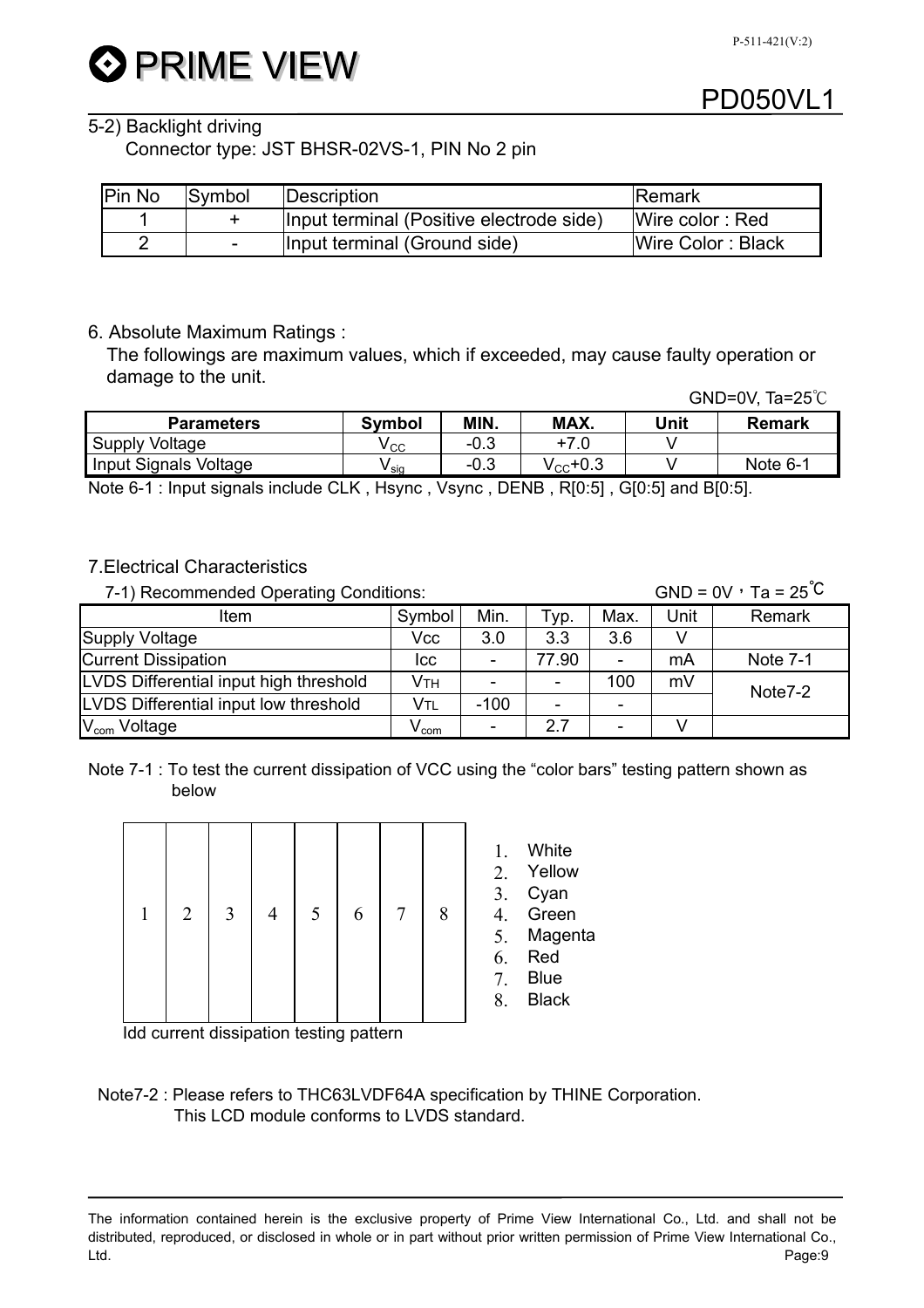**O** PRIME VIEW

## PD050VL1

7-2) Recommended driving condition for LED backlight

|                                    |                  |                          |      |            |      | GND = $0V \cdot Ta = 25^{\circ}C$ |
|------------------------------------|------------------|--------------------------|------|------------|------|-----------------------------------|
| Parameter                          | Symbol           | Min                      | TYP  | <b>MAX</b> | Jnit | Remark                            |
| Supply voltage of LED backlight    | V <sub>led</sub> | $\overline{\phantom{a}}$ |      | 11.5       |      | $I_1 = 20 \text{ mA}$             |
| Supply current of LED backlight    | <b>ILED</b>      | ٠                        | 20   |            | mA   | Note $7-3$                        |
| <b>Backlight Power Consumption</b> | $P_{LED}$        |                          | 1.76 | 1.84       | W    | Note 7-4                          |

Note 7-3: The LED driving condition is defined for each LED module. (3 LED Serial)

Note 7-4:  $P_{LED} = V_{LED1} * I_{LED2} + V_{LED2} * I_{LED2} ... + V_{LED7} * I_{LED8} * I_{LED8}$ 



#### 8. Pixel Arrangement

The LCD module pixel arrangement is the stripe.



The information contained herein is the exclusive property of Prime View International Co., Ltd. and shall not be distributed, reproduced, or disclosed in whole or in part without prior written permission of Prime View International Co., Ltd. Page:10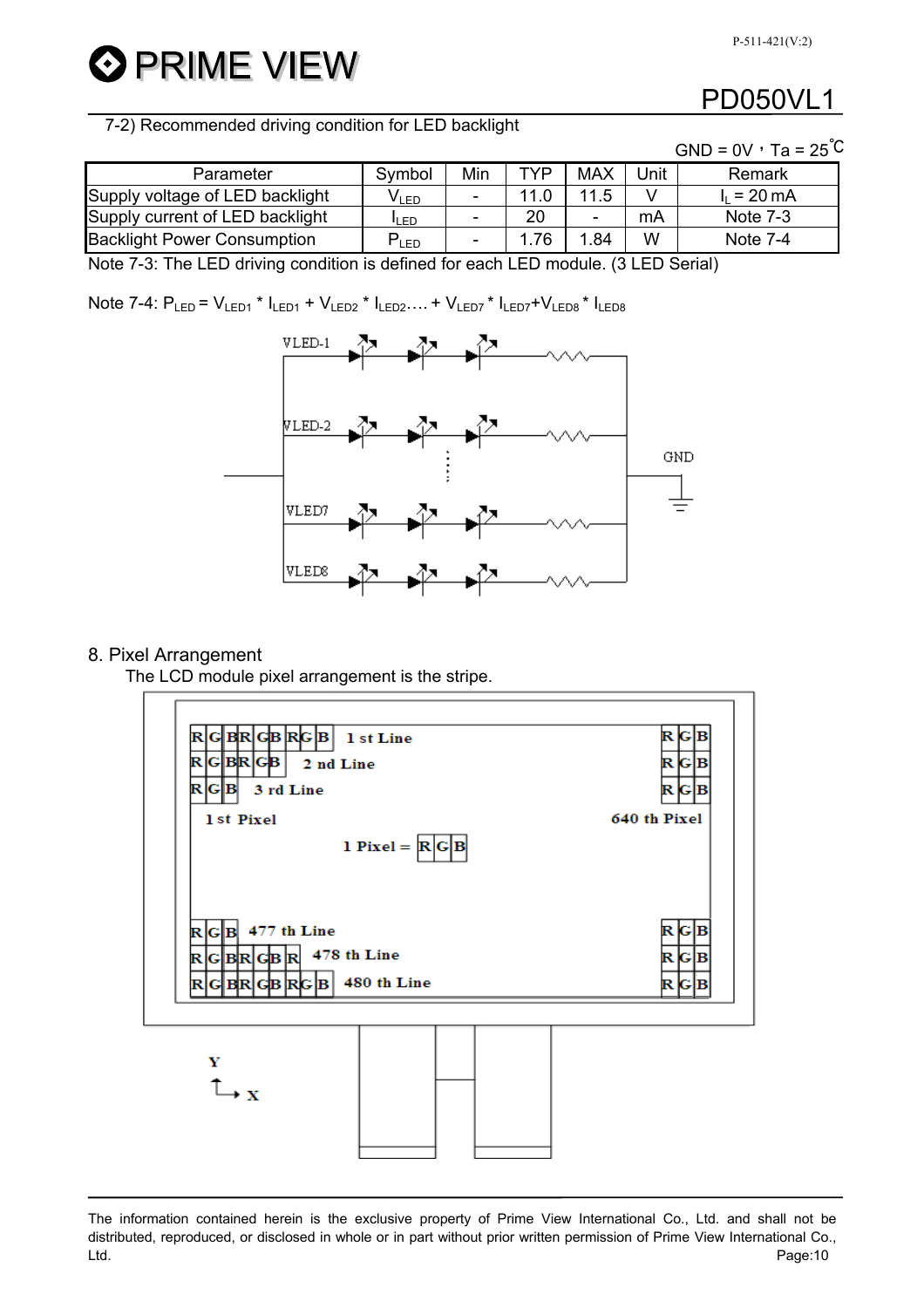**O PRIME VIEW** 

### 9. Display Color and Gray Scale Reference

|              |                  |                |                |                  |                |                  |                |                |                |                | <b>Input Color Data</b> |                  |                |                |                |                  |                |             |                  |
|--------------|------------------|----------------|----------------|------------------|----------------|------------------|----------------|----------------|----------------|----------------|-------------------------|------------------|----------------|----------------|----------------|------------------|----------------|-------------|------------------|
|              | Color            |                |                |                  | Red            |                  |                | Green          |                |                |                         |                  | <b>Blue</b>    |                |                |                  |                |             |                  |
|              |                  | R <sub>5</sub> | R <sub>4</sub> | R3               | R2             | R <sub>1</sub>   | R <sub>0</sub> | G <sub>5</sub> | G4             | G <sub>3</sub> | G <sub>2</sub>          | G <sub>1</sub>   | G <sub>0</sub> | <b>B5</b>      | <b>B4</b>      | <b>B3</b>        | <b>B2</b>      | <b>B1</b>   | <b>B0</b>        |
|              | <b>Black</b>     | $\mathbf 0$    | 0              | $\mathbf 0$      | $\mathbf 0$    | $\mathbf 0$      | $\mathbf 0$    | 0              | 0              | $\mathbf 0$    | 0                       | 0                | $\mathbf 0$    | 0              | 0              | 0                | $\pmb{0}$      | $\mathbf 0$ | $\mathbf 0$      |
|              | Red (63)         | $\mathbf{1}$   | $\overline{1}$ | $\mathbf{1}$     | $\mathbf{1}$   | 1                | $\mathbf{1}$   | $\mathbf 0$    | $\mathbf 0$    | $\pmb{0}$      | $\mathbf 0$             | $\mathbf 0$      | $\pmb{0}$      | 0              | 0              | 0                | $\mathbf 0$    | $\mathbf 0$ | $\mathbf 0$      |
|              | Green $(63)$     | 0              | $\mathbf 0$    | $\mathbf 0$      | $\mathbf 0$    | $\mathbf 0$      | $\mathbf 0$    | 1              | 1              | $\mathbf{1}$   | $\mathbf{1}$            | 1                | $\overline{1}$ | 0              | $\mathbf 0$    | $\mathbf 0$      | $\overline{0}$ | $\mathbf 0$ | $\mathbf 0$      |
| <b>Basic</b> | <b>Blue (63)</b> | 0              | $\mathbf 0$    | $\mathbf 0$      | $\mathbf 0$    | $\mathbf 0$      | $\mathbf 0$    | $\mathbf 0$    | 0              | $\mathbf 0$    | $\overline{0}$          | $\overline{0}$   | $\overline{0}$ | 1              | $\mathbf 1$    | $\mathbf 1$      | 1              | 1           | 1                |
| Colors       | Cyan             | $\overline{0}$ | $\mathbf 0$    | $\mathbf 0$      | $\mathbf 0$    | $\mathbf 0$      | $\overline{0}$ | 1              | 1              | 1              | 1                       | 1                | 1              | 1              | $\mathbf 1$    | 1                | 1              | 1           | 1                |
|              | Magenta          | $\overline{1}$ | $\mathbf{1}$   | $\mathbf{1}$     | 1              | 1                | 1              | $\mathbf 0$    | $\mathbf 0$    | $\mathbf 0$    | $\mathbf 0$             | $\mathbf 0$      | $\overline{0}$ | 1              | 1              | 1                | $\mathbf{1}$   | 1           | $\mathbf{1}$     |
|              | Yellow           | 1              | $\mathbf{1}$   | 1                | $\mathbf{1}$   | $\mathbf{1}$     | $\mathbf 1$    | 1              | 1              | 1              | 1                       | 1                | 1              | 0              | $\overline{0}$ | $\mathbf 0$      | $\overline{0}$ | $\mathbf 0$ | $\mathbf 0$      |
|              | White            | 1              | $\mathbf 1$    | 1                | $\mathbf{1}$   | 1                | 1              | 1              | 1              | $\mathbf{1}$   | 1                       | 1                | $\overline{1}$ | $\mathbf 1$    | $\mathbf{1}$   | $\mathbf{1}$     | $\mathbf{1}$   | 1           | $\mathbf{1}$     |
|              | Red (00)         | $\overline{0}$ | $\pmb{0}$      | $\boldsymbol{0}$ | $\mathbf 0$    | $\mathbf 0$      | $\pmb{0}$      | $\pmb{0}$      | 0              | $\pmb{0}$      | $\overline{0}$          | $\boldsymbol{0}$ | $\overline{0}$ | 0              | 0              | 0                | 0              | $\pmb{0}$   | $\overline{0}$   |
|              | Red (01)         | $\overline{0}$ | $\overline{0}$ | $\boldsymbol{0}$ | $\overline{0}$ | $\boldsymbol{0}$ | $\mathbf{1}$   | $\mathbf 0$    | $\overline{0}$ | $\pmb{0}$      | $\overline{0}$          | $\boldsymbol{0}$ | $\mathbf 0$    | $\mathbf 0$    | 0              | 0                | $\overline{0}$ | $\mathbf 0$ | $\boldsymbol{0}$ |
|              | Red (02)         | $\overline{0}$ | $\overline{0}$ | $\overline{0}$   | $\overline{0}$ | 1                | 0              | $\mathbf 0$    | $\mathbf 0$    | $\pmb{0}$      | $\mathbf 0$             | $\boldsymbol{0}$ | $\mathbf 0$    | 0              | $\mathbf 0$    | $\boldsymbol{0}$ | $\mathbf 0$    | $\pmb{0}$   | $\mathbf 0$      |
|              | Darker           |                |                |                  |                |                  |                |                |                |                |                         |                  |                |                |                |                  |                |             |                  |
| Red          |                  | ↓              | ↓              |                  |                |                  |                | ↓              | ↓              | ↓              | ↓                       | ↓                | ↓              | ↓              |                | ↓                | ↓              | ↓           |                  |
|              | <b>Brighter</b>  |                |                |                  |                |                  |                |                |                |                |                         |                  |                |                |                |                  |                |             |                  |
|              | Red (61)         | 1              | 1              | 1                | 1              | $\mathbf 0$      | 1              | 0              | 0              | 0              | 0                       | 0                | 0              | 0              | 0              | 0                | 0              | 0           | 0                |
|              | Red (62)         | 1              | 1              | 1                | 1              | 1                | $\pmb{0}$      | $\mathbf 0$    | 0              | $\mathbf 0$    | $\mathbf 0$             | $\mathbf 0$      | $\mathbf 0$    | 0              | 0              | $\mathbf 0$      | $\mathbf 0$    | $\mathbf 0$ | $\mathbf 0$      |
|              | Red (63)         | 1              | $\mathbf{1}$   | $\mathbf{1}$     | $\mathbf{1}$   | $\mathbf{1}$     | $\mathbf{1}$   | 0              | 0              | 0              | 0                       | 0                | $\overline{0}$ | 0              | 0              | 0                | 0              | $\mathbf 0$ | $\mathbf 0$      |
|              | Green (00)       | 0              | 0              | 0                | 0              | $\mathbf 0$      | $\mathbf 0$    | 0              | 0              | 0              | 0                       | $\boldsymbol{0}$ | 0              | 0              | 0              | 0                | 0              | $\mathbf 0$ | $\mathbf 0$      |
|              | Green (01)       | 0              | 0              | 0                | 0              | 0                | $\mathbf 0$    | 0              | $\mathbf 0$    | 0              | 0                       | $\mathbf 0$      | 1              | 0              | 0              | 0                | 0              | 0           | 0                |
|              | Green (02)       | 0              | 0              | 0                | 0              | $\mathbf 0$      | $\mathbf 0$    | 0              | $\overline{0}$ | $\mathbf 0$    | $\overline{0}$          | 1                | 0              | 0              | $\overline{0}$ | 0                | $\mathbf 0$    | $\mathbf 0$ | 0                |
|              | Darker           |                |                |                  |                |                  |                |                |                |                |                         |                  |                |                |                |                  |                |             |                  |
| Green        |                  | ↓              | ↓              |                  |                | ↓                | ↓              |                | ↓              | ↓              | ↓                       | ↓                | ↓              | ↓              |                | ↓                |                | ↓           |                  |
|              | <b>Brighter</b>  |                |                |                  |                |                  |                |                |                |                |                         |                  |                |                |                |                  |                |             |                  |
|              | Green (61)       | 0              | 0              | 0                | 0              | 0                | $\mathbf 0$    | 1              | 1              | 1              | 1                       | 0                | $\mathbf{1}$   | 0              | 0              | 0                | 0              | 0           | $\mathbf 0$      |
|              | Green (62)       | 0              | 0              | 0                | $\mathbf 0$    | $\mathbf 0$      | $\mathbf 0$    | 1              | 1              | 1              | 1                       | 1                | $\mathsf 0$    | $\mathbf 0$    | 0              | $\boldsymbol{0}$ | $\overline{0}$ | $\mathbf 0$ | $\mathbf 0$      |
|              | Green (63)       | 0              | 0              | 0                | $\mathbf 0$    | $\mathbf 0$      | $\pmb{0}$      | 1              | 1              | 1              | 1                       | 1                | 1              | 0              | $\overline{0}$ | 0                | 0              | $\mathbf 0$ | 0                |
|              | <b>Blue (00)</b> | 0              | $\mathbf 0$    | $\mathbf 0$      | $\mathbf 0$    | $\mathbf 0$      | $\mathbf 0$    | $\mathbf 0$    | $\mathbf 0$    | $\overline{0}$ | $\mathbf 0$             | $\mathbf 0$      | $\mathbf 0$    | 0              | 0              | 0                | $\mathbf 0$    | $\mathbf 0$ | $\mathbf 0$      |
|              | <b>Blue (01)</b> | 0              | 0              | 0                | 0              | $\boldsymbol{0}$ | $\mathbf 0$    | $\mathbf 0$    | 0              | $\pmb{0}$      | $\mathbf 0$             | $\mathbf 0$      | $\mathbf 0$    | 0              | 0              | 0                | $\mathbf 0$    | $\mathbf 0$ | 1                |
|              | <b>Blue (02)</b> | 0              | 0              | $\mathbf 0$      | 0              | $\mathbf 0$      | $\mathbf 0$    | $\mathbf 0$    | $\overline{0}$ | $\mathbf 0$    | 0                       | $\mathbf 0$      | $\mathbf 0$    | $\overline{0}$ | $\overline{0}$ | $\mathbf 0$      | $\overline{0}$ | 1           | $\mathbf 0$      |
|              | Darker           |                |                |                  |                |                  |                |                |                |                |                         |                  |                |                |                |                  |                |             |                  |
| <b>Blue</b>  |                  | ↓              |                |                  |                | ↓                | ↓              |                |                | ↓              |                         | ↓                | ↓              |                |                |                  |                | ↓           |                  |
|              | <b>Brighter</b>  |                |                |                  |                |                  |                |                |                |                |                         |                  |                |                |                |                  |                |             |                  |
|              | <b>Blue (61)</b> | 0              | 0              | 0                | 0              | 0                | 0              | 0              | 0              | 0              | 0                       | 0                | 0              | 1              | 1              | $\mathbf{1}$     | 1              | $\mathbf 0$ | $\mathbf{1}$     |
|              | Blue (62)        | 0              | 0              | 0                | 0              | 0                | 0              | 0              | 0              | 0              | 0                       | 0                | 0              | 1              | 1              | $\mathbf{1}$     | 1              | 1           | $\mathbf 0$      |
|              | <b>Blue (63)</b> | 0              | $\mathbf 0$    | 0                | $\mathbf 0$    | $\mathbf 0$      | $\mathbf 0$    | $\mathbf 0$    | $\overline{0}$ | 0              | 0                       | $\mathbf 0$      | $\mathbf 0$    | 1              | $\mathbf 1$    | $\mathbf 1$      | $\mathbf 1$    | 1           | 1                |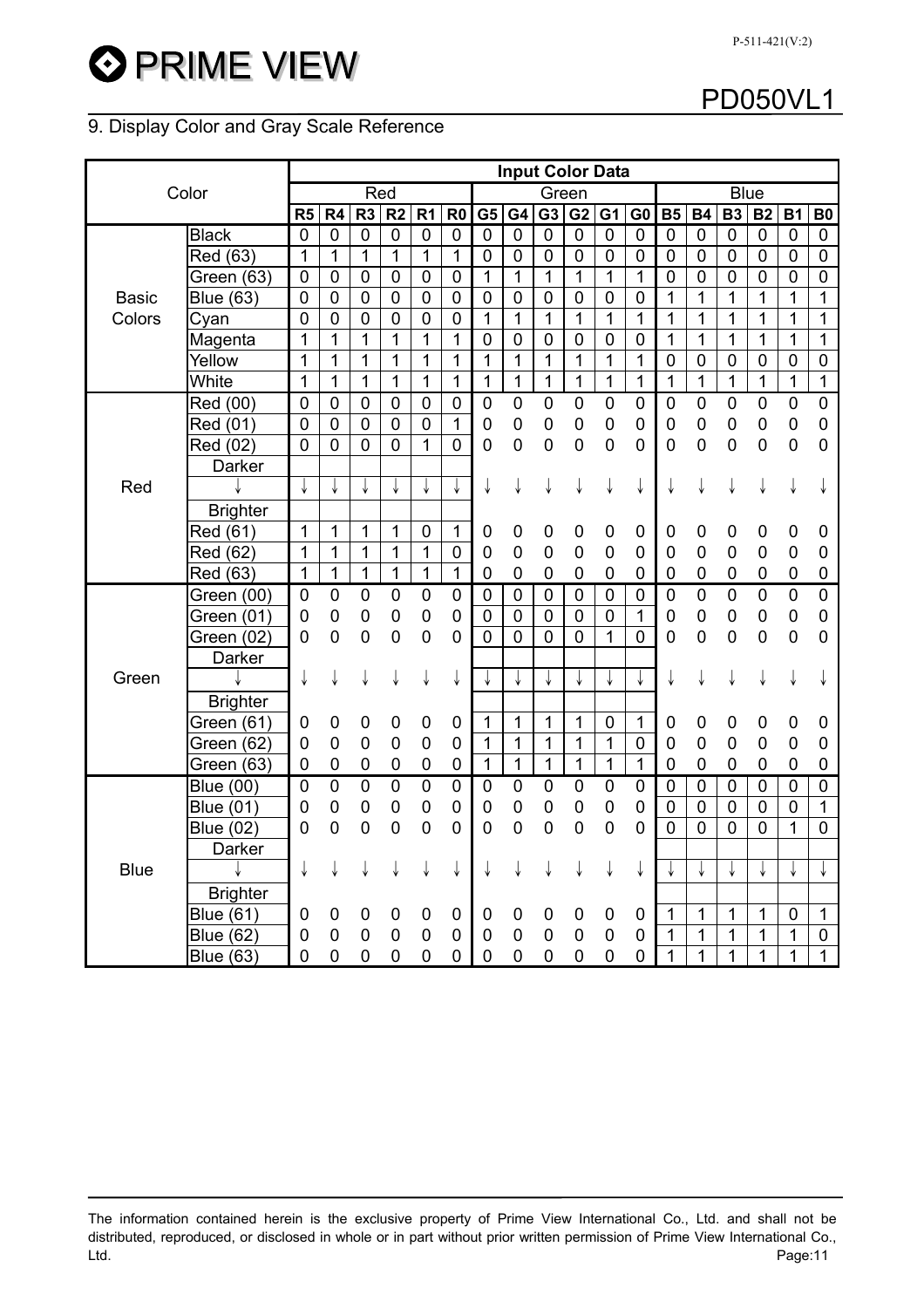# **O** PRIME VIEW

# PD050VL1

### 10. Block Diagram

### 10-1) TFT-module Block Diagram



The information contained herein is the exclusive property of Prime View International Co., Ltd. and shall not be distributed, reproduced, or disclosed in whole or in part without prior written permission of Prime View International Co., Ltd. Page:12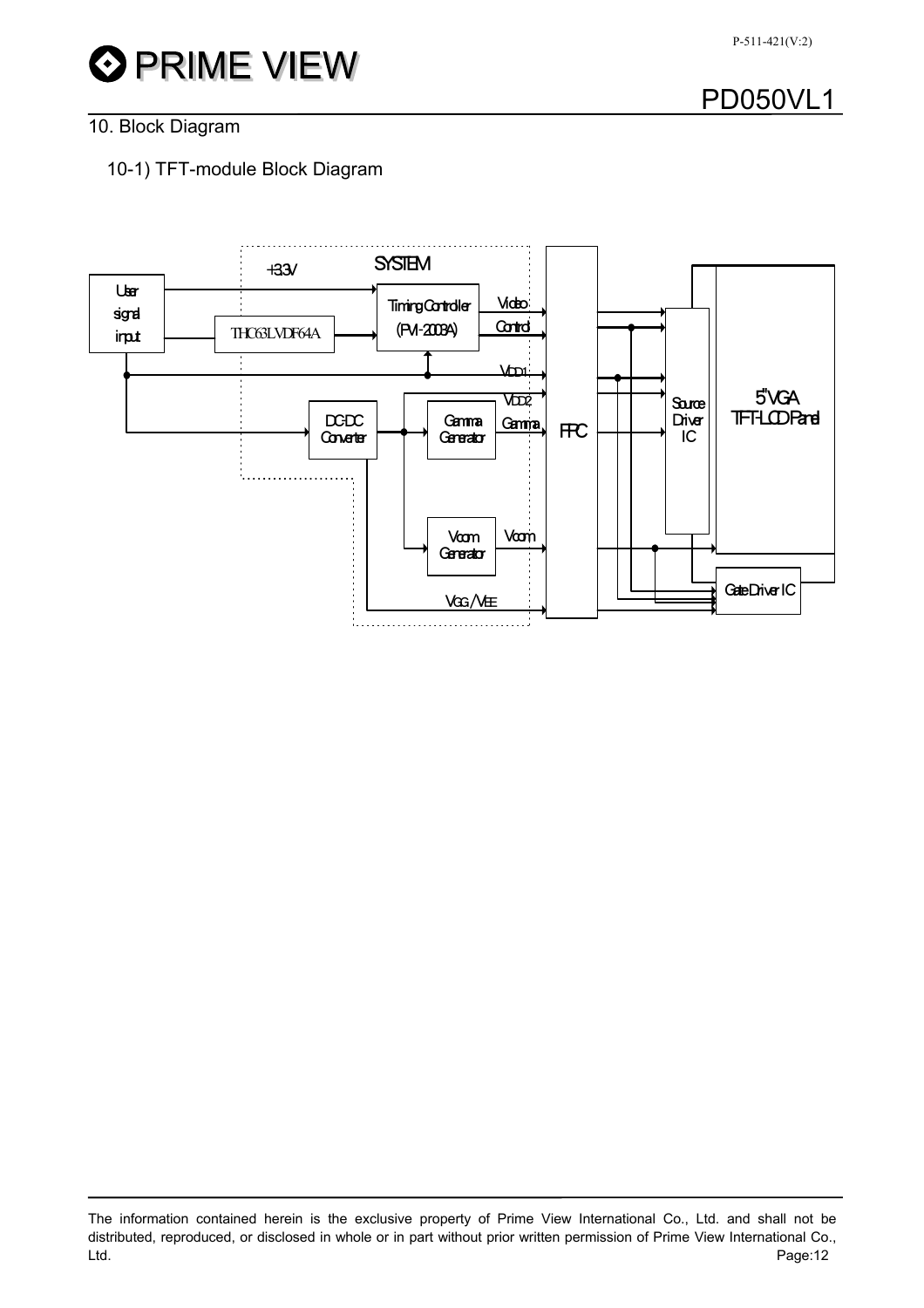### 11. Interface Timing

11-1) Timing Parameters

|              |                               | <b>Symbol</b>  | Min.                     | Typ.                     | Max.                     | <b>Unit</b>    |  |
|--------------|-------------------------------|----------------|--------------------------|--------------------------|--------------------------|----------------|--|
| Power supply |                               | <b>VCC</b>     | 3.0                      | 3.3                      | 3.6                      | V              |  |
| <b>CLK</b>   |                               | 1/tc           |                          | 25                       | $\overline{a}$           | <b>MHz</b>     |  |
|              | Frequency                     | tc             | $\overline{\phantom{a}}$ | 40                       | $\overline{\phantom{0}}$ | ns             |  |
|              | Period                        |                | $\overline{\phantom{a}}$ | 32                       |                          | <b>us</b>      |  |
|              |                               | Hp             | $\blacksquare$           | 800                      | $\overline{\phantom{0}}$ | tc             |  |
|              | Display period                | Hdp            | $\overline{\phantom{0}}$ | 640                      | -                        | tc             |  |
|              | Pulse width                   | Hpw            | $\overline{\phantom{0}}$ | 96                       | $\overline{a}$           | tc             |  |
| <b>HSYNC</b> | Back-porch                    | Hbp            | $\overline{\phantom{0}}$ | 46                       | $\overline{\phantom{0}}$ | tc             |  |
|              | Front-porch                   | <b>Hfp</b>     | $\blacksquare$           | 18                       | $\qquad \qquad -$        | tc             |  |
|              | Hpw+Hbp                       |                |                          | 142                      |                          | tc             |  |
|              | Hsync-CLK                     | <b>Hhc</b>     | 10                       |                          | Tc-10                    | ns             |  |
|              | Vsync-Hsync                   | Hvh            | $\mathbf 0$              | $\overline{0}$           | 200                      | tc             |  |
|              | Period                        | Vp             | $\overline{\phantom{a}}$ | 16.8                     | $\blacksquare$           | ms             |  |
|              |                               |                | $\overline{\phantom{0}}$ | 525                      |                          | Hp             |  |
|              | Display period                | Vdp            | $\blacksquare$           | 480                      | $\overline{\phantom{0}}$ | Hp             |  |
| <b>VSYNC</b> | Pulse width                   | Vpw            |                          | $\overline{2}$           |                          | Hp             |  |
|              | Back-porch                    | Vbp            | $\overline{\phantom{0}}$ | 33                       | $\overline{\phantom{0}}$ | Hp             |  |
|              | Front-porch                   | Vfp            |                          | 10                       | -                        | Hp             |  |
|              | Vpw+Vbp                       |                |                          | 35                       |                          | Hp             |  |
|              | Horizontal<br>scanning period | T <sub>1</sub> |                          | 800                      |                          | tc             |  |
| <b>DENB</b>  | Horizontal display<br>period  | T <sub>2</sub> |                          | 640                      |                          | tc             |  |
|              | Vertical display<br>period    | T <sub>3</sub> |                          | 480                      |                          | T <sub>1</sub> |  |
|              | Frame cycling<br>period       | T <sub>4</sub> | 520                      | 525                      | 800                      | T <sub>1</sub> |  |
| R, G, B      | <b>CLK-DATA</b>               | <b>Dcd</b>     | 10                       | $\overline{\phantom{0}}$ | $\overline{\phantom{0}}$ | ns             |  |
|              | DATA-CLK                      | <b>Ddc</b>     | 8                        | $\overline{\phantom{0}}$ | $\qquad \qquad -$        | ns             |  |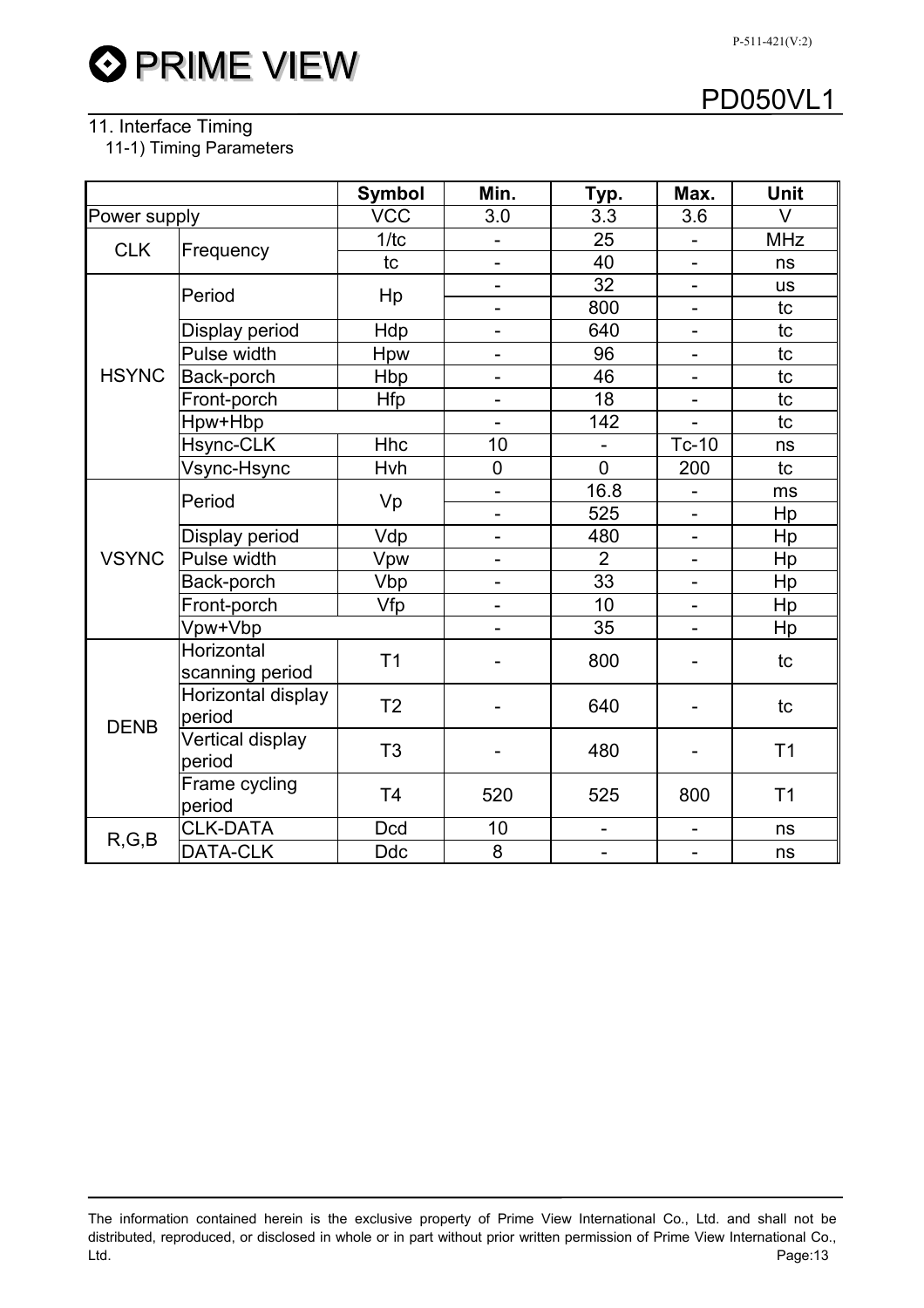

P-511-421(V:2)

### PD050VL1





#### a.2 HSYNC timing



a.3 CLK,HSYNC relationship



### a.4 HSYNC, VSYNC relationship

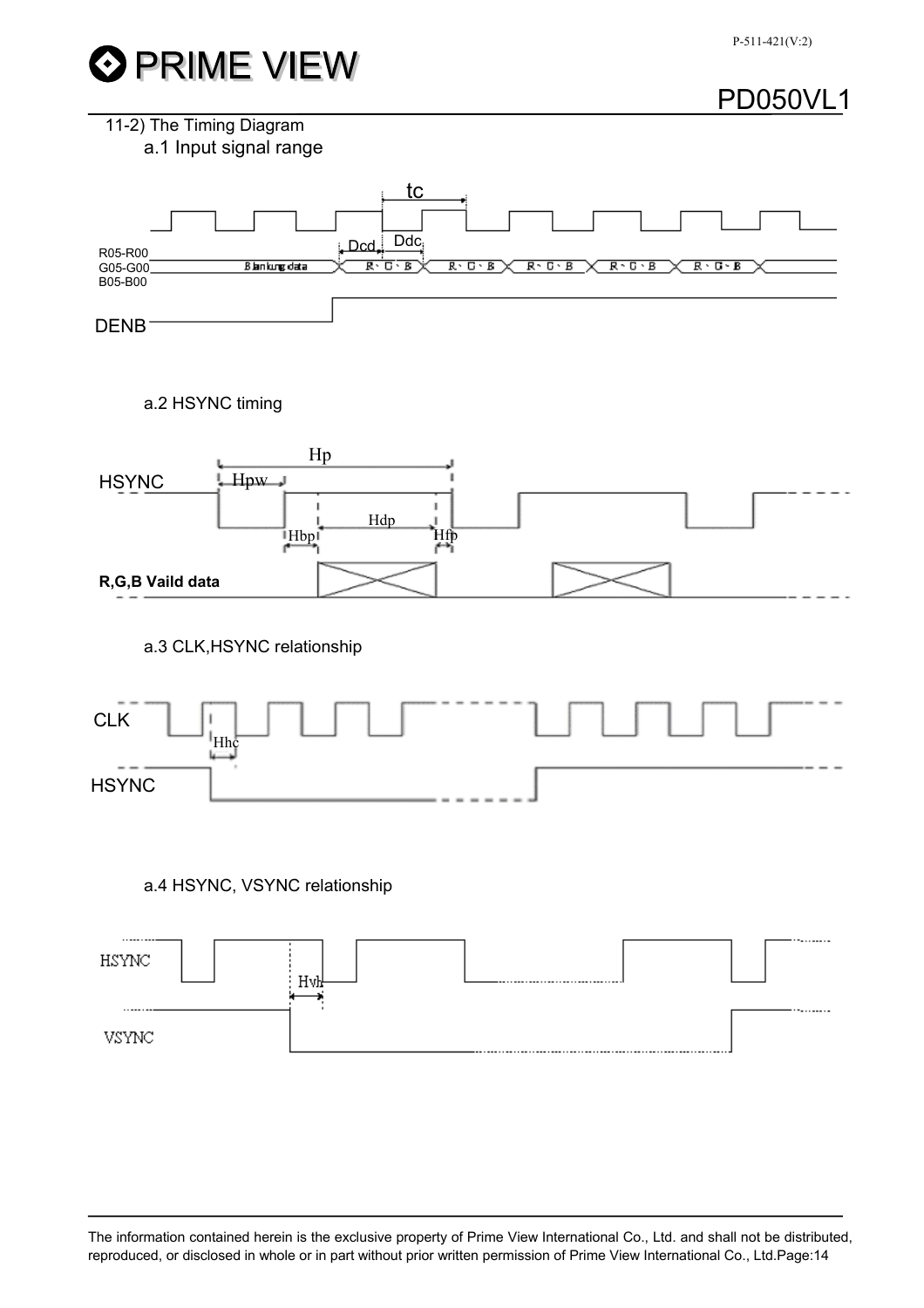



a.6 DENB timing

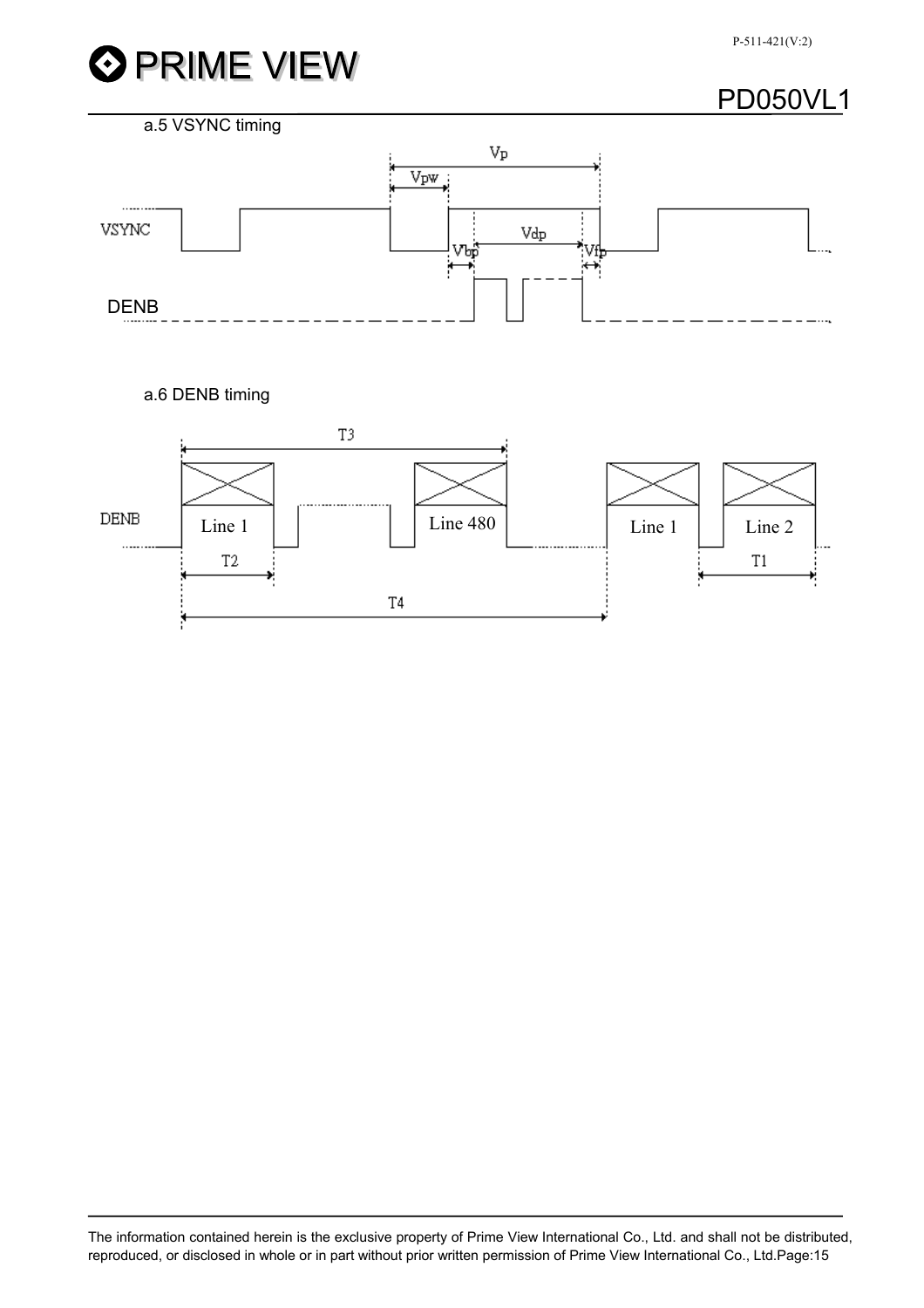

# **OPRIME VIEW**

## PD050VL1

### 12. Power On Sequence



- 1. 0<t1≦20ms
- 2. 0<t2≦50ms
- 3.  $0 < t3 ≤ 1s$

### 13. Optical Characteristics

13-1) Specification:

| $Ta = 25^{\circ}C$                   |          |            |                               |                  |                          |      |                   |             |                |  |
|--------------------------------------|----------|------------|-------------------------------|------------------|--------------------------|------|-------------------|-------------|----------------|--|
| <b>Parameter</b>                     |          |            | Symbol                        | <b>Condition</b> | MIN.                     | TYP. | MAX.              | <b>Unit</b> | <b>Remarks</b> |  |
| Viewing<br>Angle                     |          | Horizontal | $\theta$ 21, $\theta$ 22      |                  | 55                       | 60   | $\blacksquare$    | deg         |                |  |
|                                      | Vertical |            | $\theta$ 12                   | CR > 10          | 35                       | 40   | $\blacksquare$    | deg         | Note 13-1      |  |
|                                      |          |            | $\theta$ 11                   |                  | 50                       | 55   | -                 | deg         |                |  |
| <b>Contrast Ratio</b>                |          | <b>CR</b>  | At optimized<br>Viewing angle | 200              | 400                      | ۰    | ۰                 | Note 13-2   |                |  |
| <b>Rise</b><br>Response time<br>Fall |          | Tr         | $\theta = 0^{\circ}$          |                  | 15                       | 30   | ms                | Note 13-4   |                |  |
|                                      |          |            | Tf                            |                  |                          | 25   | 50                | ms          |                |  |
| <b>Brightness</b>                    |          |            | $\theta = 0^{\circ}$          | 400              | 450                      | ۰    | cd/m <sup>2</sup> | Note 13-3   |                |  |
| Uniformity                           |          | U          |                               | 70               | 80                       |      | $\%$              | Note 13-6   |                |  |
| <b>Cross Talk</b>                    |          |            | $\theta = 0^{\circ}$          |                  | $\overline{\phantom{a}}$ | 3.5  | $\%$              | Note 13-7   |                |  |
| <b>White Chromaticity</b>            |          | X          | $\theta = 0^{\circ}$          | 0.28             | 0.31                     | 0.34 |                   | Note 13-3   |                |  |
|                                      |          |            | v                             |                  | 0.31                     | 0.34 | 0.37              |             |                |  |
| <b>LED Life Time</b>                 |          |            | $+25^{\circ}$ C               |                  | 20,000 30,000            | ۰    | hrs               | Note 13-5   |                |  |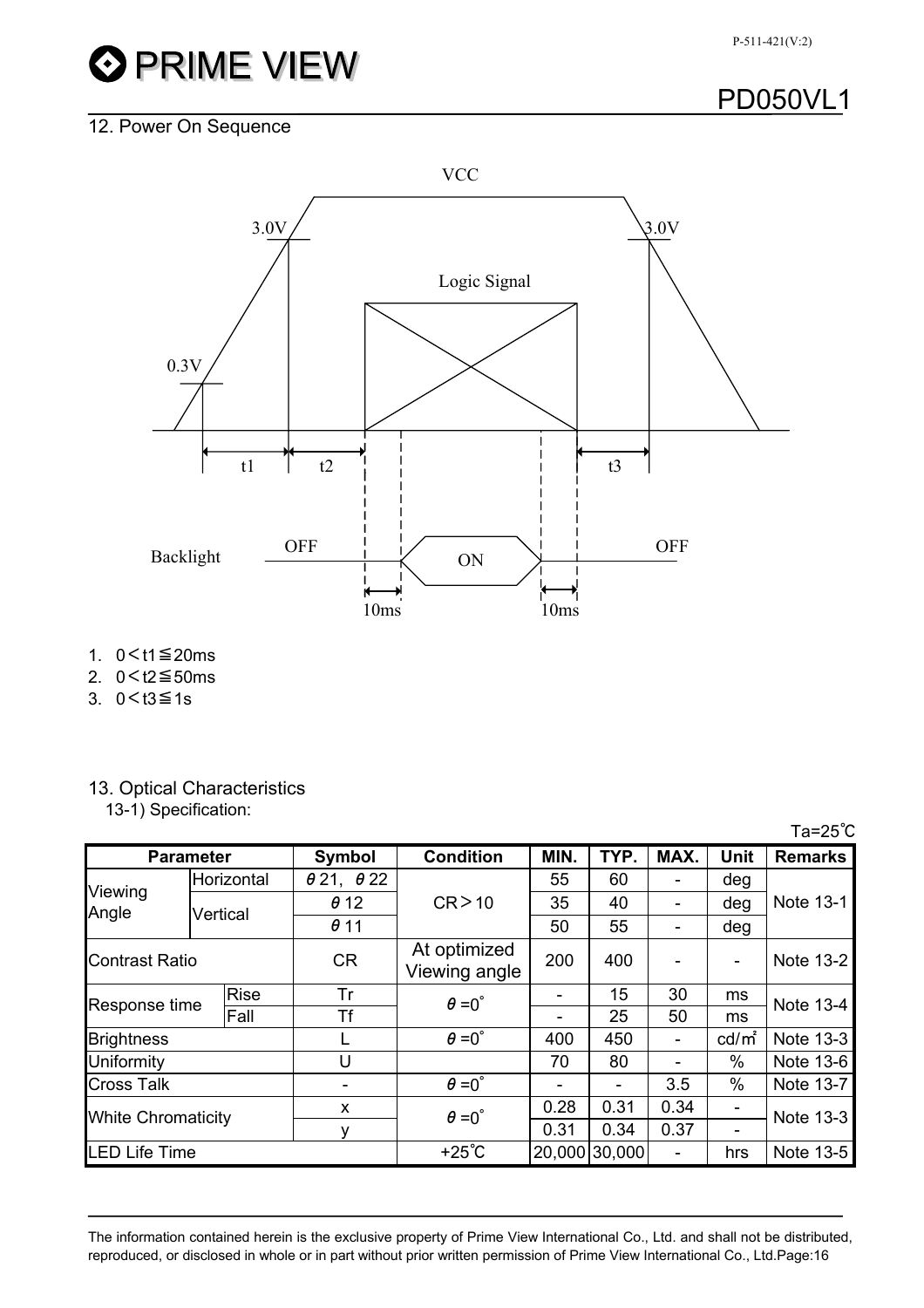# **O PRIME VIEW**

### PD050VL1

Note 13-1 : The definitions of viewing angle diagrams :



Note 13-2:  $CR =$  Luminance when LCD is White Luminance when LCD is Black Contrast Ratio is measured in optimum common electrode voltage.

- Note 13-3 : Topcon BM-7 (fast) luminance meter 1∘field of view is used in the testing (after 20~30 minutes operation).
- Note 13-4 : The definitions of response time Tr and Tf:



Note 13-5: The "LED Life time " is defined as the module brightness decrease to 50% original Brightness that the ambient temperature is  $25^{\circ}C$  and  $I_{\text{LED}}$  =160mA.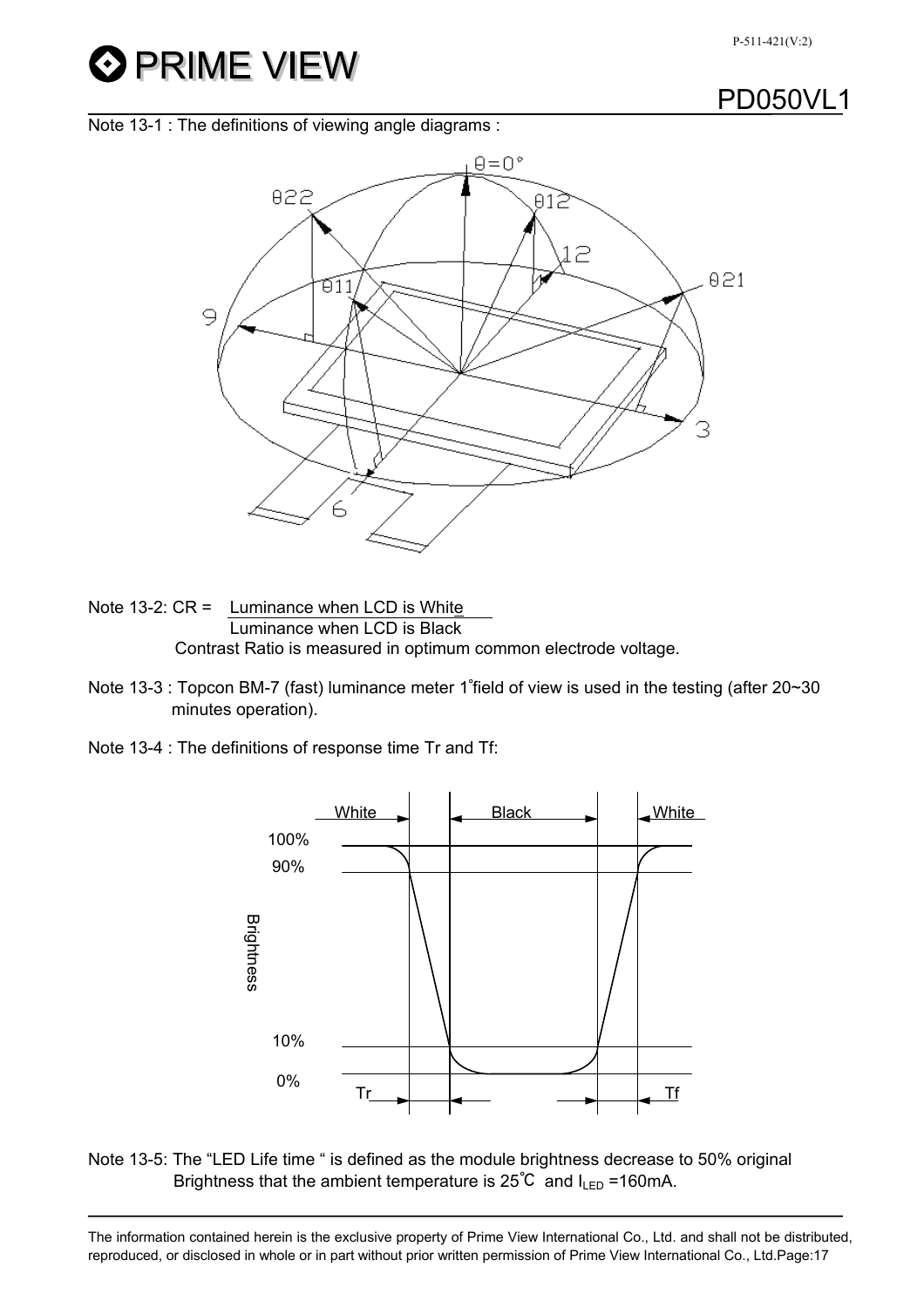#### P-511-421(V:2)

# **O PRIME VIEW**

### PD050VL1

#### Note 13-6 : The uniformity of LCD is defined as

 $U = \frac{\text{The Minimum Briggs of the 9 testing Points}}{\text{The Number of the 9 testing.}$ The Maximum Brightness of the 9 testing Points

Luminance meter : BM-5A or BM-7 fast (TOPCON) Measurement distance : 500 mm +/- 50 mm Ambient illumination  $\cdot$  < 1 Lux Measuring direction : Perpendicular to the surface of module

The test pattern is white (Gray Level 63).



Note 13-7: Cross Talk  $(CTK) =$ ×100%

YA YA: Brightness of Pattern A YB: Brightness of Pattern B Luminance meter : BM 5A or BM-7 fast (TOPCON) Measurement distance : 500 mm +/- 50 mm Ambient illumination : < 1 Lux Measuring direction : Perpendicular to the surface of module

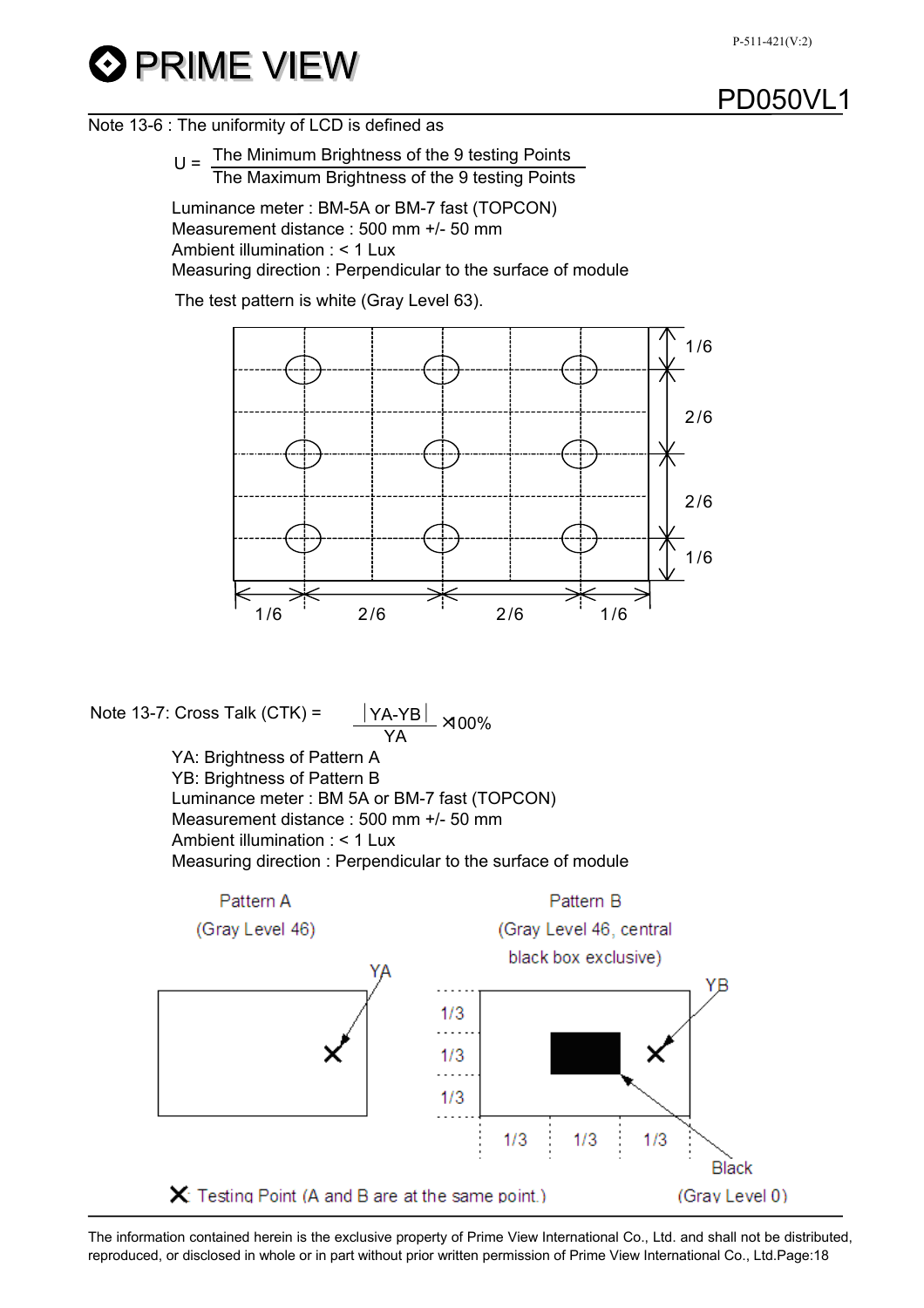

#### 14. Handling Cautions

- 14-1) Mounting of module
	- a) Please power off the module when you connect the input/output connector.
	- b) Please connect the ground pattern of the inverter circuit surely. If the connection is not perfect, some following problems may happen possibly.
		- 1.The noise from the backlight unit will increase.
		- 2.The output from inverter circuit will be unstable.
		- 3.In some cases a part of module will heat.
	- c) Polarizer which is made of soft material and susceptible to flaw must be handled carefully.
	- d) Protective film (Laminator) is applied on surface to protect it against scratches and dirt's.
	- e) Protection film for polarizer on the module shall be slowly peeled off just before use so that the electrostatic charge can be minimized
- 14-2) Precautions in mounting
	- a) When metal part of the TFT-LCD module (shielding lid and rear case) is soiled, wipe it with soft dry cloth.
	- b) Wipe off water drops or finger grease immediately. Long contact with water may cause discoloration or spots.
	- c) TFT-LCD module uses glass, which breaks or cracks easily if dropped or bumped on hard surface. Please handle with care.
	- d) Since CMOS LSI is used in the module. So take care of static electricity and earth yourself when handling.
- 14-3) Adjusting module
	- a) Adjusting volumes on the rear face of the module have been set optimally before shipment.
	- b) Therefore, do not change any adjusted values. If adjusted values are changed, the specifications described may not be satisfied.

#### 14-4) Others

- a) Do not expose the module to direct sunlight or intensive ultraviolet rays for many hours.
- b) Store the module at a room temperature place.
- c) The voltage of beginning electric discharge may over the normal voltage because of leakage current from approach conductor by to draw lump read lead line around.
- d) If LCD panel breaks, it is possibly that the liquid crystal escapes from the panel. Avoid putting it into eyes or mouth. When liquid crystal sticks on hands, clothes or feet. Wash it out immediately with soap.
- e) Observe all other precautionary requirements in handling general electronic components.
- f) Please adjust the voltage of common electrode as material of attachment by 1 module.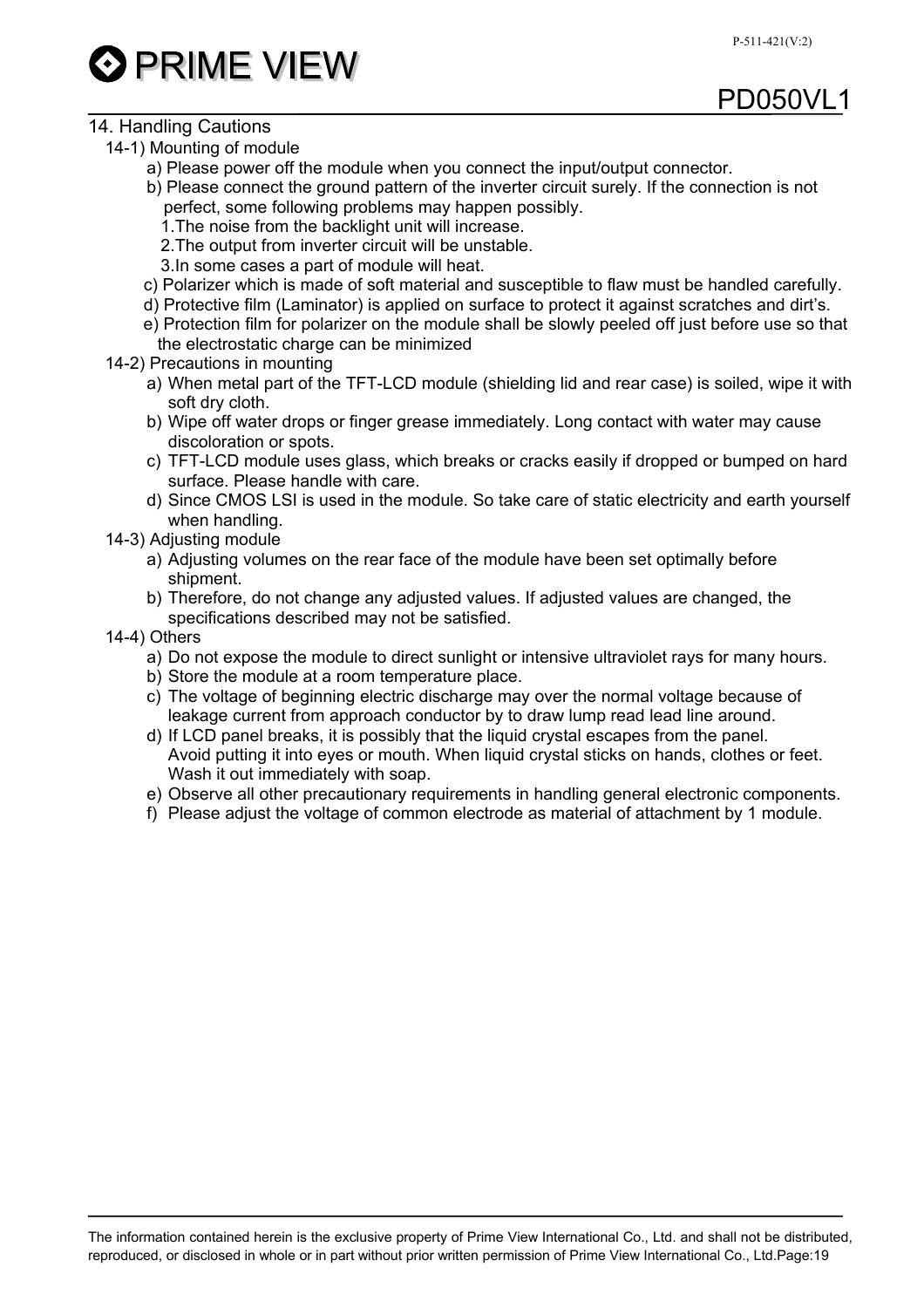### 15. Reliability Test

| <b>No</b>      | Test<br>Item                                              | <b>Test</b> Condition                                   |  |  |  |  |  |
|----------------|-----------------------------------------------------------|---------------------------------------------------------|--|--|--|--|--|
| 1              | <b>High Temperature Storage Test</b>                      | Ta = $+90^{\circ}$ C, 240 hrs                           |  |  |  |  |  |
| $\overline{2}$ | Low Temperature Storage Test                              | Ta = $-40^{\circ}$ C, 240 hrs                           |  |  |  |  |  |
| 3              | <b>High Temperature Operation Test</b>                    | Ta = $+80^{\circ}$ C, 240 hrs                           |  |  |  |  |  |
| $\overline{4}$ | Low Temperature Operation Test                            | Ta = $-30^{\circ}$ C, 240 hrs                           |  |  |  |  |  |
| 5              | High Temperature & High Humidity<br><b>Operation Test</b> | Ta = $+60^{\circ}$ C, 90%RH, 240 hrs                    |  |  |  |  |  |
| 6              | <b>Thermal Cycling Test</b>                               | $-30^{\circ}$ C $\rightarrow +80^{\circ}$ C, 200 Cycles |  |  |  |  |  |
|                | (non-operating)                                           | 30 min<br>30 min                                        |  |  |  |  |  |
| 7              |                                                           | Frequency : $10 \sim 55$ H <sub>z</sub>                 |  |  |  |  |  |
|                | <b>Vibration Test</b><br>(non-operating)                  | Amplitude $: 1$ mm                                      |  |  |  |  |  |
|                |                                                           | Sweep time: 11 mins                                     |  |  |  |  |  |
|                |                                                           | Test Period: 6 Cycles for each direction of X, Y, Z     |  |  |  |  |  |
| 8              | <b>Shock Test</b>                                         | 100G, 6ms                                               |  |  |  |  |  |
|                | (non-operating)                                           | Direction: 坎, 五, ヹ                                      |  |  |  |  |  |
|                |                                                           | Cycle: 3 times                                          |  |  |  |  |  |
| 9              |                                                           | 150pF, $330\Omega$                                      |  |  |  |  |  |
|                | Electrostatic Discharge Test<br>(non-operating)           | Air: ±15KV; Contact: ±8KV                               |  |  |  |  |  |
|                |                                                           | 10 times/point, 9 points/panel face                     |  |  |  |  |  |

Ta: ambient temperature

[Criteria]

In the standard conditions, there is not display function NG issue occurred. (including: line defect ,no image).All the cosmetic specification is judged before the reliability stress.